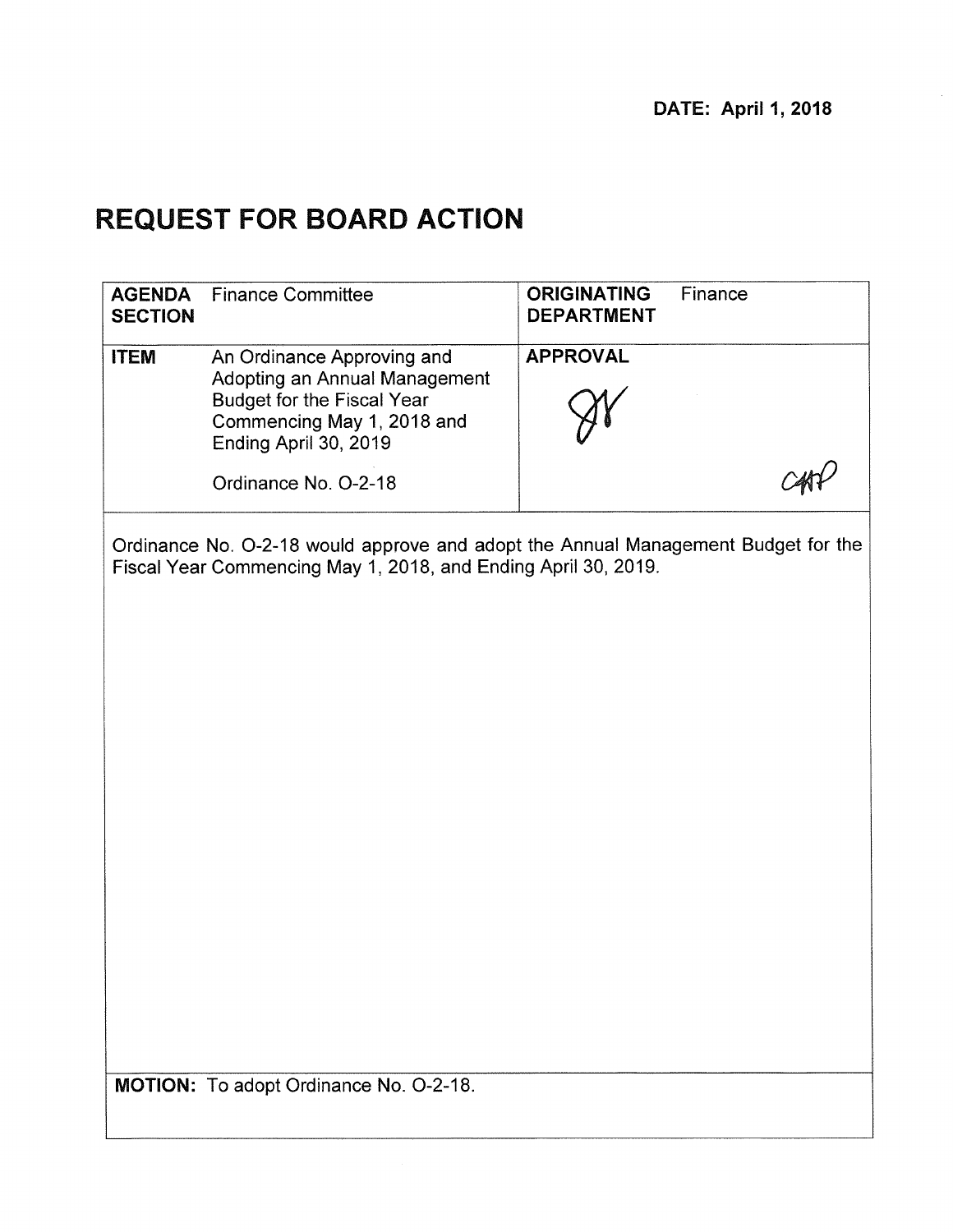#### DuPAGE WATER COMMISSION

#### ORDINANCE NO. 0-2-18

#### AN ORDINANCE APPROVING AND ADOPTING AN ANNUAL MANAGEMENT BUDGET FOR THE FISCAL YEAR COMMENCING MAY 1, 2018 AND ENDING APRIL 30, 2019

WHEREAS, the General Manager and Administrative Staff of the DuPage Water Commission (the "Commission") prepared and submitted a tentative annual Management Budget for the fiscal year commencing May 1, 2018 and ending April 30, 2019, as and when required by Article X, Section 2 of the Commission's By-Laws, as amended from time to time; and

WHEREAS, due notice having been given, a hearing was held on the tentative annual Management Budget prior to any final action being taken thereon, at which time the Charter Customers were heard; and

WHEREAS, after full review and consideration, the Commission has determined that it is reasonable, necessary and desirable for the Commission to approve and adopt the budget set forth in Exhibit 1 attached hereto and by this reference incorporated herein and made a part hereof as and for its Management Budget for the fiscal year commencing May 1, 2018 and ending April 30, 2019; and

WHEREAS, it appearing to the Commission that all things required for the approval and adoption of said Management Budget have been complied with;

NOW, THEREFORE, BE IT ORDAINED by the Board of Commissioners of the DuPage Water Commission as follows:

SECTION ONE: The foregoing recitals are hereby incorporated herein as findings of the Board of Commissioners of the DuPage Water Commission.

 $-1-$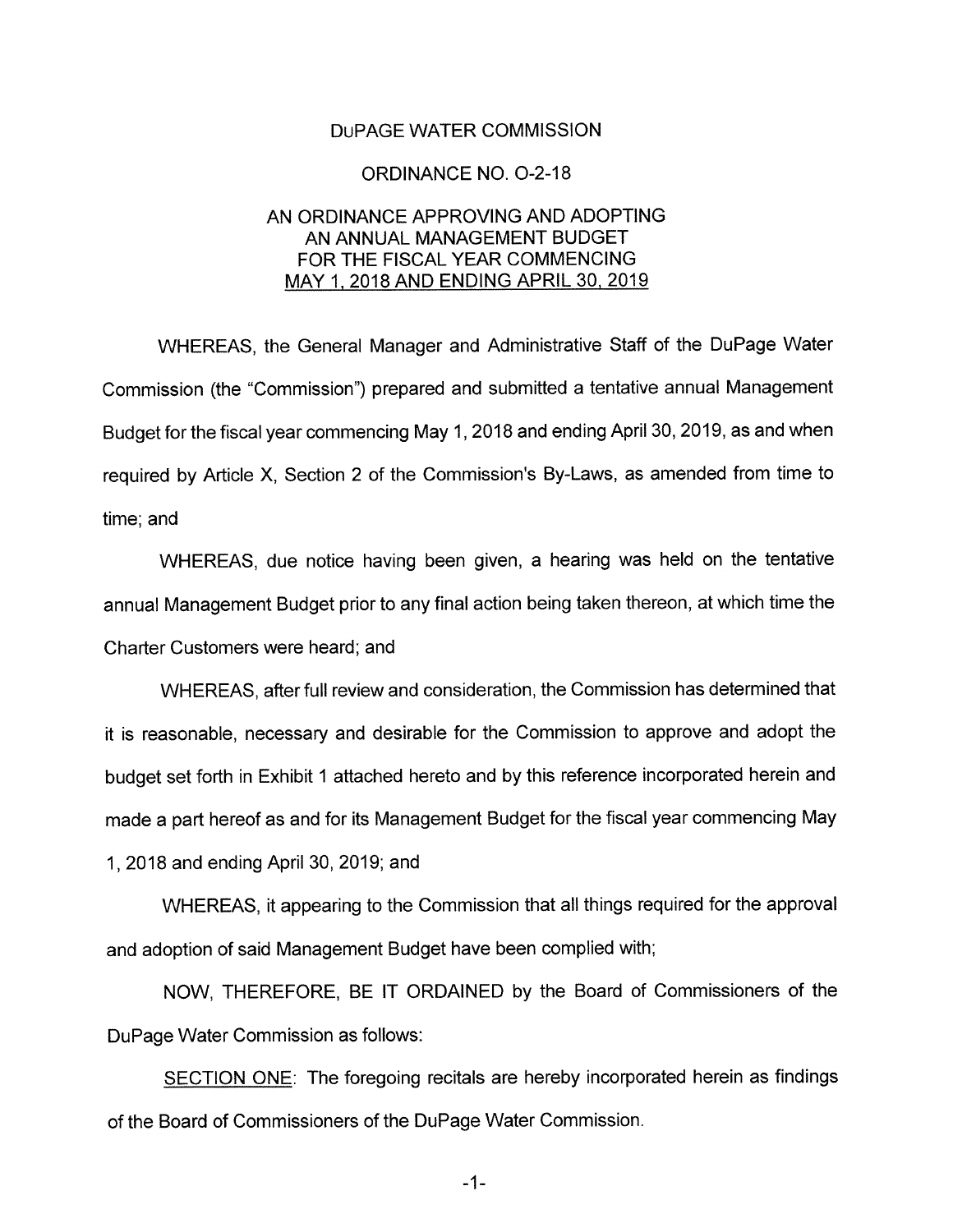SECTION TWO: The Budget attached hereto as Exhibit 1 and by this reference incorporated herein and made a part hereof shall be and hereby is approved and adopted as and for the Management Budget of the DuPage Water Commission for the fiscal year commencing May 1, 2018 and ending April 30, 2019.

SECTION THREE: This Ordinance shall be in full force and effect from and after its adoption.

J. Broda, J. Fennell, R. Gans, J. Healy, D. Loftus, D. Novotny, AYES: R. Obarski, J. Pruyn, F. Saverino, M. Scheck, P. Suess and J. Zay NAYS: None ABSENT: D. Russo ADOPTED this  $\frac{19}{1}$  day of  $(1\omega)\sqrt{1-\omega^2}$ , 2018.

 $\rho_{A}$   $\angle{\mu}$ ?h !ai ran

ATTEST: Clerk audien de la pour

Board/Ordinances/2018/O-2-18.docx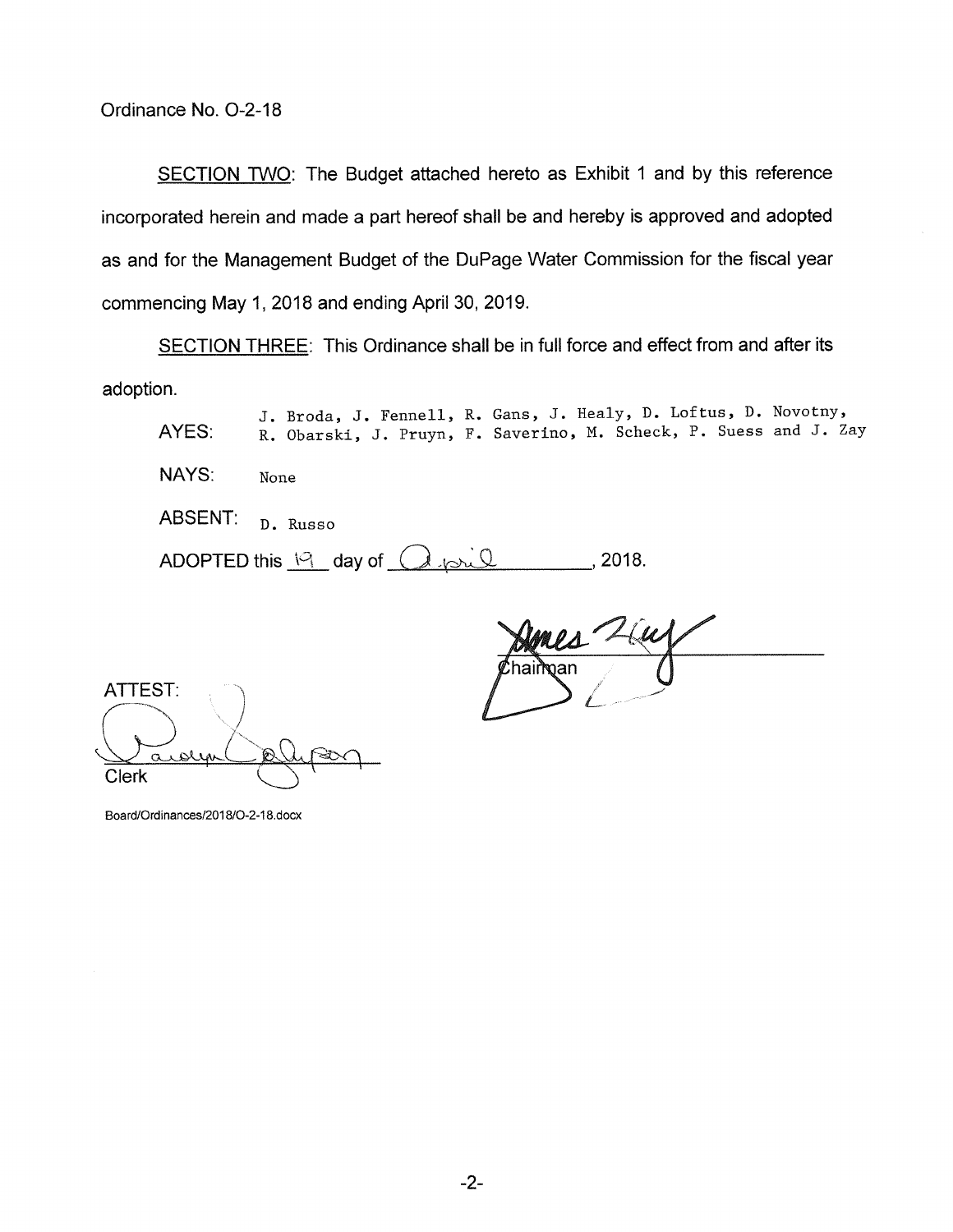# **EXHIBIT 1**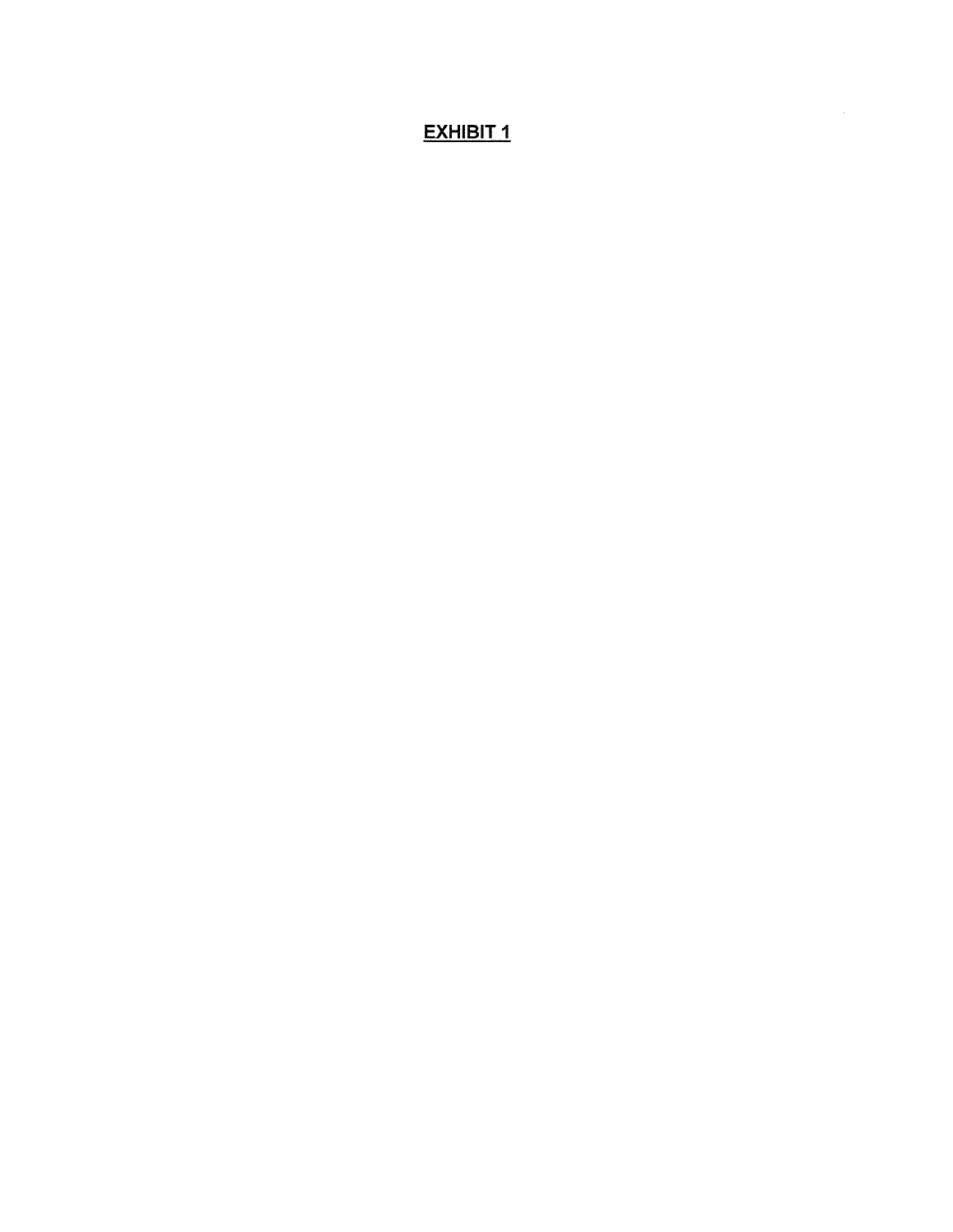| <b>ACCOUNT</b> | <b>ACCOUNT NAME</b>                   | <b>UNITS</b> | <b>UNIT</b> | <b>ITEM ANNUAL</b> | <b>ANNUAL</b>  |
|----------------|---------------------------------------|--------------|-------------|--------------------|----------------|
| NO#            |                                       |              | <b>COST</b> | <b>TOTAL</b>       | <b>BUDGET</b>  |
| 01-511100      | <b>O&amp;M PAYMENTS- GOVERNMENTAL</b> |              |             |                    | 119,157,325.04 |
|                | May 2018 - April 2019<br>\$4.94       | 97.6         | 24120916    | 119,157,325.04     |                |
| 01-511200      | <b>O&amp;M PAYMENTS- PRIVATE</b>      |              |             |                    | 2,880,084.22   |
|                | May 2018 - April 2019<br>\$4.94       | 2.4          | 583013      | 2,880,084.22       |                |
| 01-512100      | <b>FIXED COST PAYMENTS- GOVT</b>      |              |             |                    | 0.00           |
|                | Funded by Sales Tax                   |              |             | 0.00               |                |
| 01-512200      | FIXED COST PAYMENTS-PRIVATE           |              |             |                    | 0.00           |
|                | Funded by Sales Tax                   |              |             | 0.00               |                |
| 01-513100      | <b>SUBSEQUENT CUSTOMER - GOVT</b>     |              |             |                    | 344,157.00     |
|                | Winfield                              |              |             | 100,409.00         |                |
|                | Oakbrook Terrace                      |              |             | 31,708.00          |                |
|                | Du Page County                        |              |             | 212,040.00         |                |
| 01-513200      | <b>SUBSEQUENT CUSTOMER - PRIVATE</b>  |              |             |                    | 509,465.00     |
|                | <b>IAWC</b>                           |              |             | 346,892.00         |                |
|                | Argonne Labs                          |              |             | 162,573.00         |                |
| 01-514100      | <b>EMERGENCY WATER SERVICE- GOVT</b>  |              |             |                    | 20,240.00      |
|                | Annual Fee                            | $\mathbf{1}$ | 7,890.00    | 7,890.00           |                |
|                | Water Use                             | 2500         | 4.94        | 12,350.00          |                |
| 01-514200      | <b>EMERGENCY WATER SERVICE</b>        |              |             |                    | 0.00           |
| 01-520000      | <b>PROPERTY TAX</b>                   |              |             |                    | 0.00           |
| 01-530000      | <b>SALES TAX</b>                      |              |             |                    |                |
| 01-530010      | <b>SALES TAXES - WATER REVENUE</b>    |              |             |                    | 0.00           |
|                | All receipts until budget met         |              |             |                    |                |
| 01-530030      | <b>WATER FUND - GENERAL</b>           |              |             |                    | 0.00           |
|                | <b>Remaining Receipts until FYE</b>   |              |             |                    |                |
| 01-540000      | <b>RENTAL INCOME</b>                  |              |             |                    | 0.00           |
| 01-581000      | <b>INVESTMENT INCOME</b>              |              |             |                    | 656,750.00     |
| 01-581001      | <b>INTEREST INCOME</b>                |              |             |                    | 12,500.00      |
| 01-590000      | <b>OTHER INCOME</b>                   |              |             |                    | 0.00           |
| 01-590100      | <b>SALE OF EQUIPMENT</b>              |              |             |                    | 0.00           |
| 01-592000      | <b>CONTRIBUTIONS</b>                  |              |             |                    | 0.00           |

| <b>PAGE TOTAL</b> | 123,580,521.26             |
|-------------------|----------------------------|
| TOTAL REVENUES    | 123,580,521.26<br>(Credit) |
|                   |                            |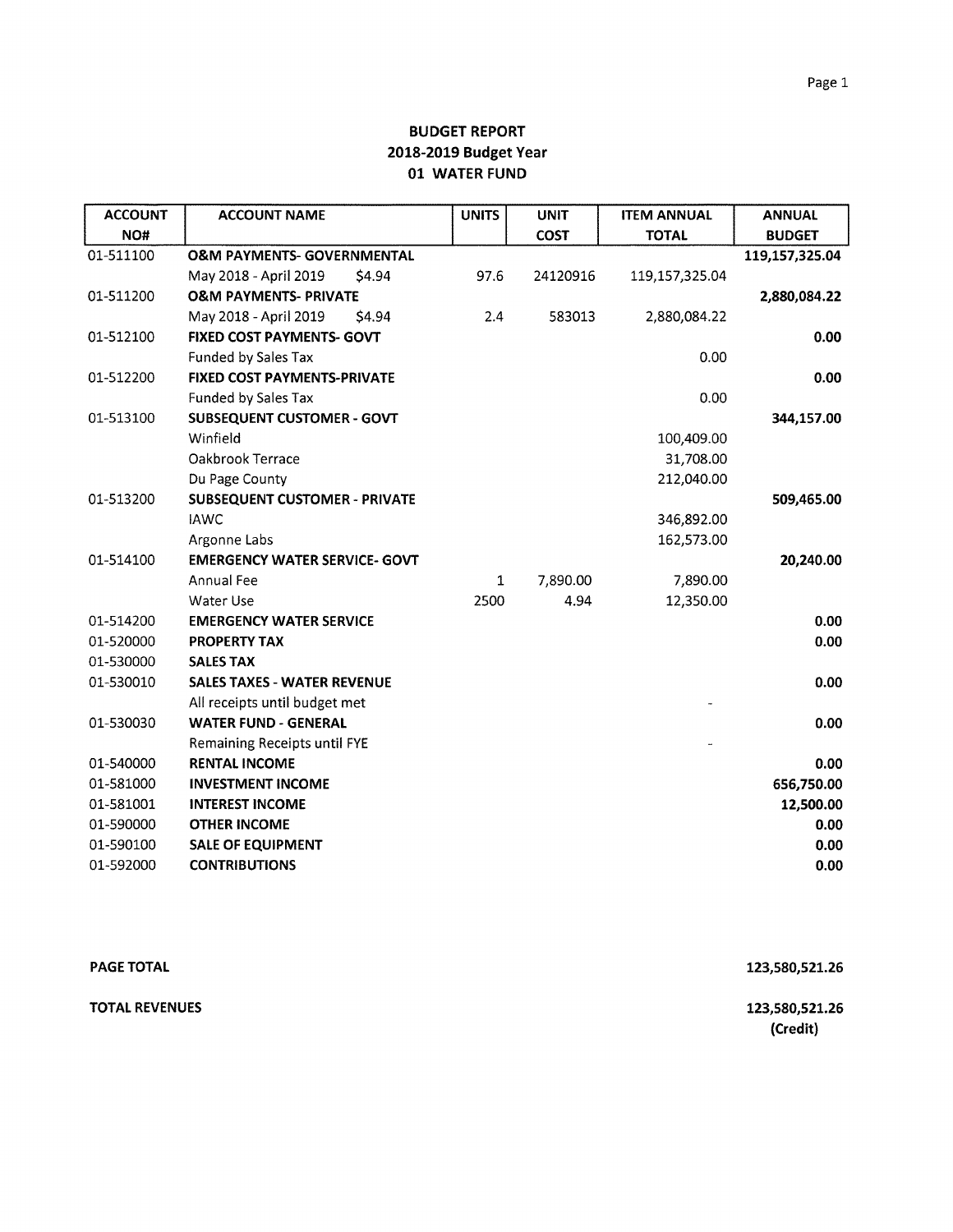| <b>ACCOUNT</b> | <b>ACCOUNT NAME</b>                | <b>UNITS</b> | <b>UNIT</b>    | <b>ITEM ANNUAL</b> | <b>ANNUAL</b> |
|----------------|------------------------------------|--------------|----------------|--------------------|---------------|
| NO#            |                                    |              | <b>COST</b>    | <b>TOTAL</b>       | <b>BUDGET</b> |
| 01-60-611100   | <b>ADMIN SALARIES</b>              |              |                |                    | 1,386,250.00  |
|                | Administration                     |              | 1 1,360,850.00 | 1,360,850.00       |               |
|                | Treasurer                          | 12           | 1,666.67       | 20,000.00          |               |
|                | Commissioner                       | 9            | 600.00         | 5,400.00           |               |
| 01-60-611200   | <b>OPERATIONS SALARIES</b>         |              |                |                    | 1,697,844.00  |
|                | <b>Operations Department</b>       | $\mathbf 1$  | 572,321.00     | 572,321.00         |               |
|                | Pipeline Department                | $\mathbf 1$  | 648,013.00     | 648,013.00         |               |
|                | Instrum/Remote Fac Dept            | 1            | 477,510.00     | 477,510.00         |               |
| 01-60-611300   | <b>SUMMER INTERNS</b>              |              |                |                    | 40,000.00     |
|                | Interns                            | 4            | 10,000.00      | 40,000.00          |               |
| 01-60-611600   | <b>ADMIN OVERTIME</b>              |              |                |                    | 7,400.00      |
|                | less than 1% of Admin Employees    | 1            | 7,400.00       | 7,400.00           |               |
| 01-60-611700   | <b>OPERATIONS OVERTIME</b>         |              |                |                    | 186,762.84    |
|                | 11% of Oper Payroll                | $\mathbf{1}$ | 186,762.84     | 186,762.84         |               |
| 01-60-612100   | <b>PENSION</b>                     |              |                |                    | 335,460.55    |
|                | 2018 IMRF rate = 7.31% (8% used)   |              |                | 265,460.55         |               |
|                | <b>Retiree Costs</b>               |              |                | 70,000.00          |               |
| 01-60-612200   | <b>MEDICAL/LIFE BENEFITS</b>       |              |                |                    | 817,320.00    |
|                | <b>Blue Cross Blue Shield</b>      | 7            | 59,000.00      | 413,000.00         |               |
|                | 15% Increase for 2019              | 5            | 67,850.00      | 339,250.00         |               |
|                | Metlife Dental/Vision              | 7            | 5,500.00       | 38,500.00          |               |
|                | 15% Increase for 2019              | 5            | 6,325.00       | 31,625.00          |               |
|                | Principle Life & ADD               | 7            | 1,000.00       | 7,000.00           |               |
|                | 10% Increase for 2019              | 5            | 1,100.00       | 5,500.00           |               |
|                | <b>Healthiest You</b>              | 12           | 350.00         | 4,200.00           |               |
|                | <b>Envision Healthcare</b>         | 12           | 60.00          | 720.00             |               |
|                | <b>Employee Contribution 20%</b>   |              |                | (164, 475.00)      |               |
|                | <b>Employer H.S.A Contribution</b> | $\mathbf{1}$ | 142,000.00     | 142,000.00         |               |
| 01-60-612300   | <b>FEDERAL PAYROLL TAXES</b>       |              |                |                    | 253,846.64    |
|                | Social Security                    |              |                | 205,731.92         |               |
|                | Medicare                           |              |                | 48,114.72          |               |
| 01-60-612800   | <b>STATE UNEMPLOYMENT</b>          |              |                |                    | 13,780.00     |
|                | Illinois Estimated 2.65% for 2018  |              |                | 13,780.00          |               |
| 01-60-613100   | <b>TRAVEL</b>                      |              |                |                    | 10,800.00     |
|                | <b>GM Auto Allowance</b>           | 12           | 500.00         | 6,000.00           |               |
|                | <b>ISTHA Tolls</b>                 | 12           | 300.00         | 3,600.00           |               |
|                | Parking                            | 12           | 50.00          | 600.00             |               |
|                | <b>Non Commission Vehicles</b>     |              |                | 600.00             |               |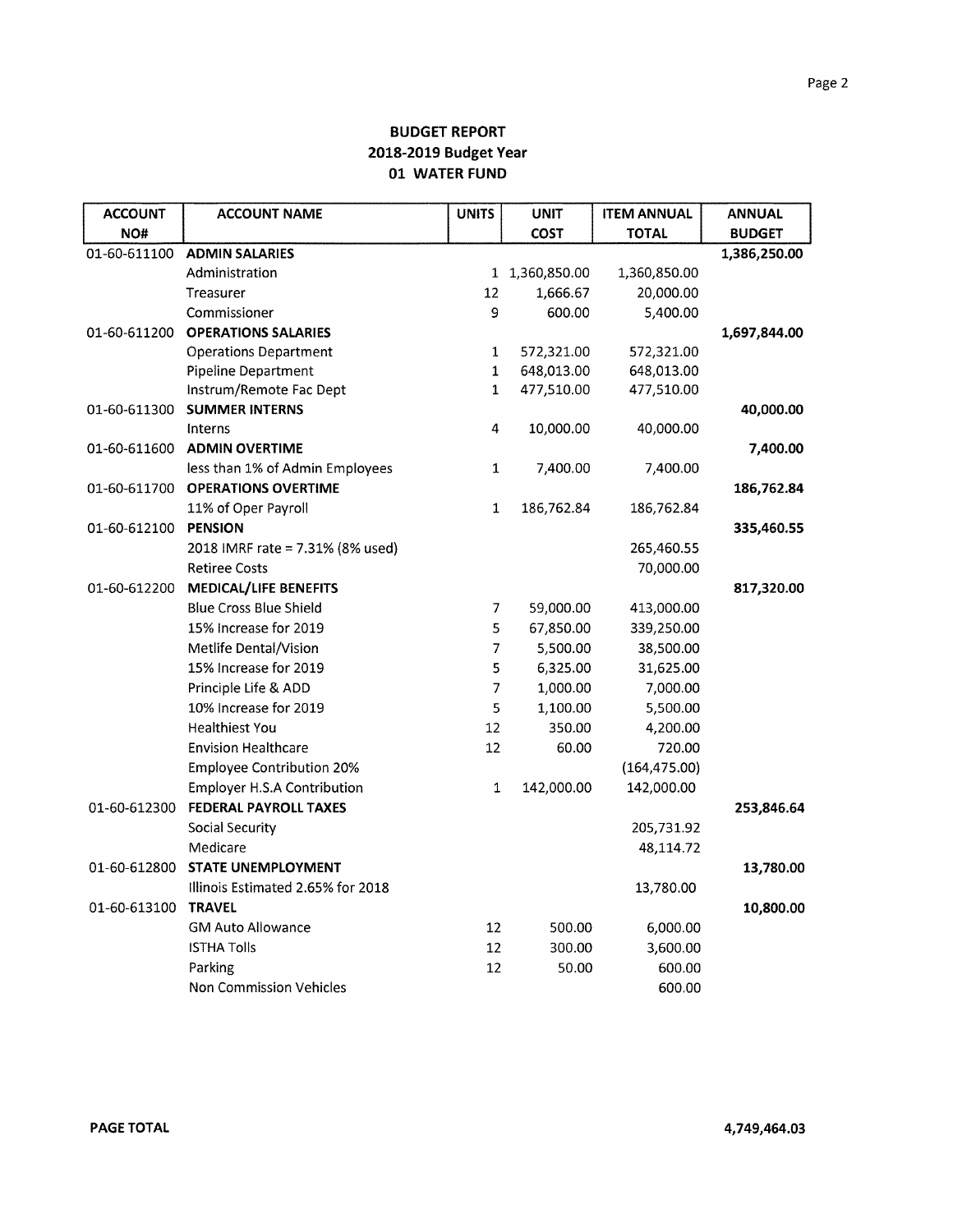|                |                                                                           | <b>UNITS</b>   | <b>UNIT</b> | <b>ITEM ANNUAL</b> | <b>ANNUAL</b> |
|----------------|---------------------------------------------------------------------------|----------------|-------------|--------------------|---------------|
| <b>ACCOUNT</b> | <b>ACCOUNT NAME</b>                                                       |                | <b>COST</b> | <b>TOTAL</b>       | <b>BUDGET</b> |
| NO#            | <b>TRAINING</b>                                                           |                |             |                    | 38,150.00     |
| 01-60-613200   | <b>Instrumentation Classes</b>                                            | 6              | 250.00      | 1,500.00           |               |
|                |                                                                           | 10             | 350.00      | 3,500.00           |               |
|                | <b>Admin Training</b>                                                     | 12             | 250.00      | 3,000.00           |               |
|                | <b>O&amp;M Classes</b>                                                    | $\mathbf 1$    | 5,000.00    | 5,000.00           |               |
|                | <b>Infor Training</b>                                                     | 1              | 3,000.00    | 3,000.00           |               |
|                | Mgr/Supv Training                                                         | 1              | 1,800.00    | 1,800.00           |               |
|                | Sharepoint                                                                | 3              | 1,500.00    | 4,500.00           |               |
|                | <b>Electrical/GIS Training</b>                                            | 1              | 2,000.00    | 2,000.00           |               |
|                | <b>Hach Lab Training</b>                                                  | $\overline{2}$ | 2,000.00    | 4,000.00           |               |
|                | Incode Training                                                           | 4              | 500.00      | 2,000.00           |               |
|                | <b>Operator/Pipeline Training</b>                                         | 3              | 250.00      | 750.00             |               |
|                | Webinars                                                                  | 4              | 500.00      | 2,000.00           |               |
|                | <b>Supervisor Training</b>                                                | $\overline{a}$ | 800.00      | 1,600.00           |               |
|                | <b>Underground Storage Tank</b>                                           | $\mathbf 1$    | 2,500.00    | 2,500.00           |               |
|                | <b>Corrossion Protection Training</b><br>OSHA Public Sector Certification | 1              | 500.00      | 500.00             |               |
|                |                                                                           | $\mathbf 1$    | 500.00      | 500.00             |               |
|                | <b>AUTOCAD</b>                                                            |                |             |                    | 35,150.00     |
| 01-60-613301   | <b>CONFERENCES</b>                                                        | 1              | 3,000.00    | 3,000.00           |               |
|                | <b>AMWA Conference</b>                                                    | 2              | 3,000.00    | 6,000.00           |               |
|                | AWWA ACE (Nevada)                                                         | 3              | 2,500.00    | 7,500.00           |               |
|                | Misc Conference                                                           | 1              | 300.00      | 300.00             |               |
|                | ILGISA Conference                                                         | 4              | 900.00      | 3,600.00           |               |
|                | <b>ISAWWA Annual Mtg</b>                                                  | 1              | 1,850.00    | 1,850.00           |               |
|                | <b>IRTHNET User Conference</b>                                            | 1              | 2,000.00    | 2,000.00           |               |
|                | <b>Facilities Management</b>                                              | 2              | 3,300.00    | 6,600.00           |               |
|                | National Safety Conference                                                | 1              | 1,500.00    | 1,500.00           |               |
|                | ILGFOA Conference                                                         | $\overline{2}$ | 1,400.00    | 2,800.00           |               |
|                | <b>IPSI Conference</b>                                                    |                |             |                    | 0.00          |
| 01-60-613302   | <b>TUITION REIMBURSEMENT</b>                                              |                |             |                    | 26,300.00     |
| 01-60-619100   | OTHER PERSONNEL COSTS                                                     | 30             | 300.00      | 9,000.00           |               |
|                | <b>Annual Physicals</b>                                                   | 3              | 400.00      | 1,200.00           |               |
|                | Pre-employment Physicals                                                  | 3              | 2,500.00    | 7,500.00           |               |
|                | <b>Employment Ads</b>                                                     | 10             | 500.00      | 5,000.00           |               |
|                | <b>Background Checking</b>                                                | 12             | 150.00      | 1,800.00           |               |
|                | <b>Employee Assistance</b>                                                | 12             | 150.00      | 1,800.00           |               |
|                | Security at Commission Mtg                                                |                |             |                    | 11,000.00     |
| 01-60-621000   | <b>WATER CONSERVATION PROGRAM</b>                                         | $\mathbf 1$    | 10,000.00   | 10,000.00          |               |
|                | Resources                                                                 | $\mathbf{1}$   | 1,000.00    | 1,000.00           |               |
|                | Consulting                                                                |                |             |                    | 0.00          |
| 01-60-623200   | <b>BOND ISSUE ADVISORY SERVICES</b>                                       |                |             |                    | 103,200.00    |
| 01-60-623300   | INVESTMENT FEES & BANK CHARGE                                             | $\mathbf 1$    | 102,000.00  | 102,000.00         |               |
|                | <b>Investment Fees</b>                                                    | 12             | 100.00      | 1,200.00           |               |
|                | <b>Banking Fees</b>                                                       |                |             |                    |               |

**PAGE TOTAL** 

**213,800.00**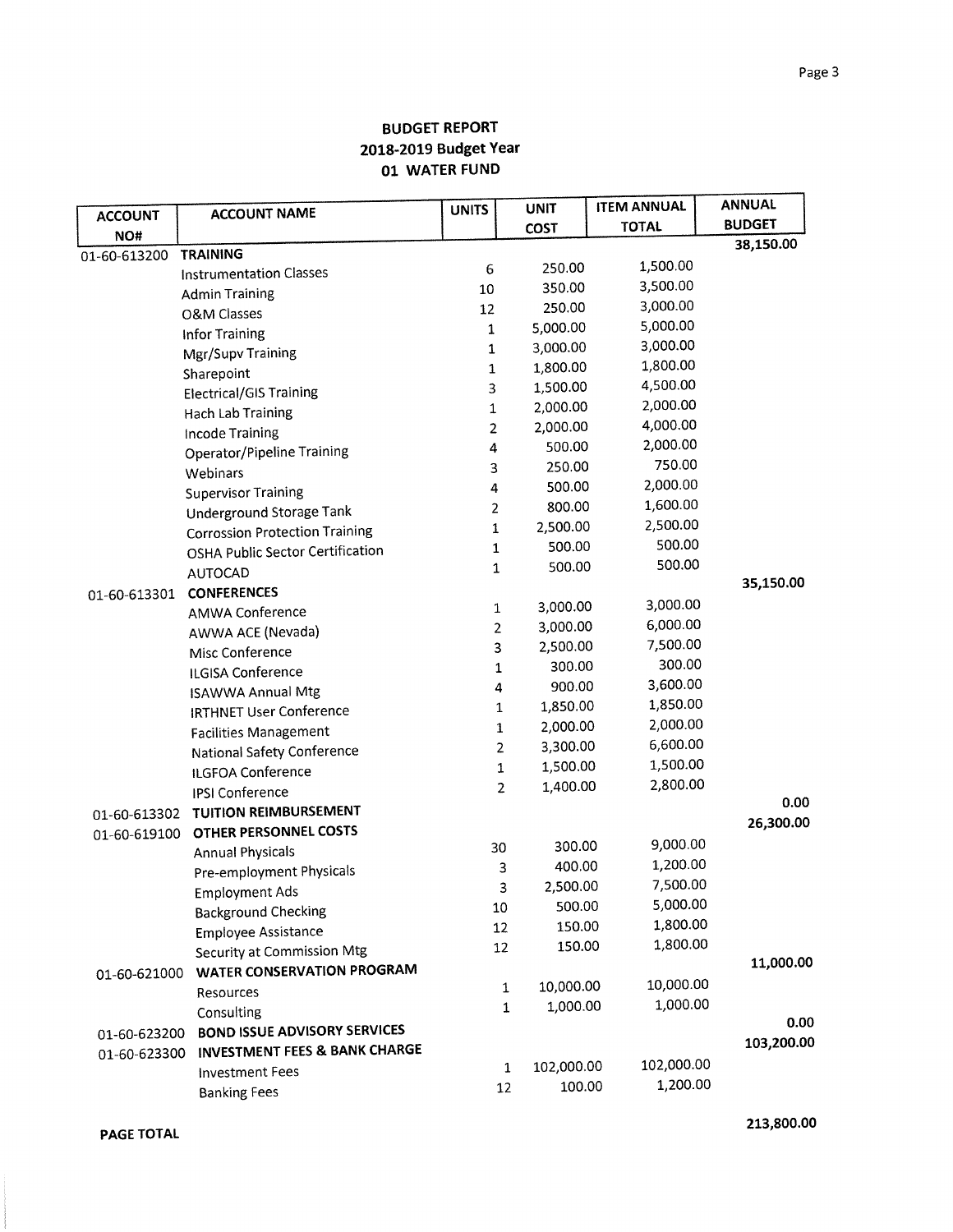| <b>ACCOUNT</b> | <b>ACCOUNT NAME</b>                 | <b>UNITS</b>   | <b>UNIT</b>        | <b>ITEM ANNUAL</b>     | <b>ANNUAL</b> |
|----------------|-------------------------------------|----------------|--------------------|------------------------|---------------|
| NO#            |                                     |                | <b>COST</b>        | <b>TOTAL</b>           | <b>BUDGET</b> |
| 01-60-625100   | LEGAL SERVICES- GENERAL             |                |                    |                        | 90,000.00     |
|                | General                             | 1              | 65,000.00          | 65,000.00              |               |
|                | Litigation                          | 1              | 25,000.00          | 25,000.00              |               |
| 01-60-625200   | <b>BOND COUNSEL</b>                 |                |                    |                        | 0.00          |
|                | Certificate of Debt                 | 1              | 0.00               | 0.00                   |               |
| 01-60-625300   | <b>LEGAL SERVICES- SPECIAL</b>      |                |                    |                        | 50,000.00     |
|                | As Required                         |                |                    | 50,000.00              |               |
| 01-60-625800   | <b>LEGAL NOTICES</b>                |                |                    |                        | 37,500.00     |
|                | <b>Admin Legal Notices</b>          | $\mathbf{1}$   | 8,500.00           | 8,500.00               |               |
|                | <b>Project Legal Notices</b>        | $10\,$         | 1,200.00           | 12,000.00              |               |
|                | <b>Operations Legal Notices</b>     | 4              | 2,000.00           | 8,000.00               |               |
|                | <b>Treasurers Report</b>            | 1              | 8,000.00           | 8,000.00               |               |
|                | <b>HR Notices</b>                   | $\overline{2}$ | 500.00             | 1,000.00               |               |
| 01-60-625900   | <b>OTHER LEGAL SERVICES</b>         |                |                    |                        | 0.00          |
| 01-60-626000   | <b>AUDIT SERVICES</b>               |                |                    |                        | 30,000.00     |
|                | Audit FY 2018                       | $\mathbf 1$    | 30,000.00          | 30,000.00              |               |
| 01-60-628000   | <b>CONSULTING SERVICES</b>          |                |                    |                        | 255,500.00    |
|                | <b>Network Consultants</b>          | $\mathbf{1}$   | 40,000.00          | 40,000.00              |               |
|                | Incode Finance Programming          | 1              | 15,000.00          | 15,000.00              |               |
|                | <b>Unidentified Services</b>        | 1              | 50,000.00          | 50,000.00              |               |
|                | Application Develop.                | 1              | 30,000.00          | 30,000.00              |               |
|                | <b>Electrical Supply Consult</b>    | 1              | 10,000.00          | 10,000.00              |               |
|                | <b>Insurance Consultant</b>         | 1              | 10,000.00          | 10,000.00              |               |
|                | <b>Stand Operating Procedures</b>   | 1              | 3,000.00           | 3,000.00               |               |
|                | Document Management                 | $\mathbf 1$    | 5,000.00           | 5,000.00               |               |
|                | <b>Engineering Consult</b>          | $\mathbf{1}$   | 70,000.00          | 70,000.00              |               |
|                | <b>HR Consultants</b>               | 1              | 20,000.00          | 20,000.00              |               |
|                | <b>Actuarial Consultant</b>         | $\mathbf{1}$   | 2,500.00           | 2,500.00               |               |
| 01-60-629000   | <b>CONTRACTUAL SERVICES</b>         |                |                    |                        | 514,320.00    |
|                | <b>Accounting Service</b>           | 12             | 5,500.00           | 66,000.00              |               |
|                | Annual UPS Maintenance              | 1              | 12,000.00          | 12,000.00              |               |
|                | <b>IRTHNET Service / Storage</b>    | 1              | 22,500.00          | 22,500.00<br>30,000.00 |               |
|                | <b>Custodial Service</b>            | 12             | 2,500.00           |                        |               |
|                | <b>Landscaping Services</b>         | $\overline{7}$ | 5,000.00           | 35,000.00              |               |
|                | Landscape Conversion                | $\mathbf{1}$   | 13,000.00          | 13,000.00              |               |
|                | <b>Window Cleaning Service</b>      | 12             | 1,000.00           | 12,000.00<br>2,400.00  |               |
|                | <b>Elevator Service Contract</b>    | 12             | 200.00             |                        |               |
|                | <b>Fire Alarm Panel Service</b>     | 12             | 1,300.00           | 15,600.00<br>2,400.00  |               |
|                | <b>Exterminator Service</b>         | 12             | 200.00             |                        |               |
|                | Refuse Service                      | 12             | 700.00             | 8,400.00               |               |
|                | <b>Floor Mat Service</b>            | 12             | 600.00<br>6,000.00 | 7,200.00<br>6,000.00   |               |
|                | Server Hardware Agreement           | $\mathbf 1$    | 30,000.00          | 30,000.00              |               |
|                | <b>Temporary Personnel Services</b> | $\,1$          |                    |                        |               |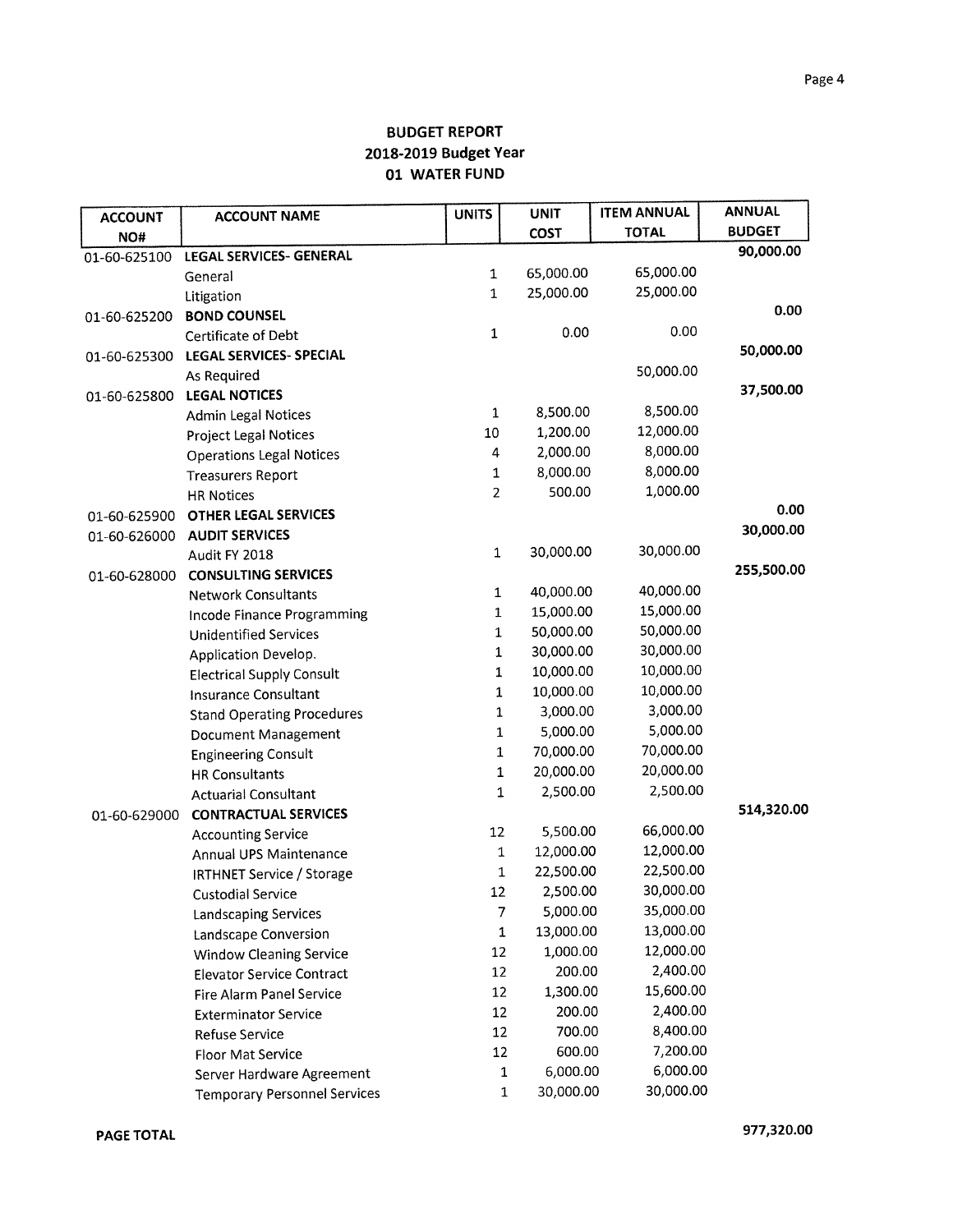| <b>ACCOUNT</b> | <b>ACCOUNT NAME</b>                       | <b>UNITS</b>   | <b>UNIT</b> | <b>ITEM ANNUAL</b> | <b>ANNUAL</b> |
|----------------|-------------------------------------------|----------------|-------------|--------------------|---------------|
| NO#            |                                           |                | <b>COST</b> | <b>TOTAL</b>       | <b>BUDGET</b> |
| 01-60-629000   | <b>CONTRACTUAL SERVICES (CONT.)</b>       |                |             |                    |               |
|                | <b>Network Support/Monitoring</b>         | 12             | 8,300.00    | 99,600.00          |               |
|                | <b>HVAC Service and Controls Contract</b> | $\mathbf 1$    | 15,000.00   | 15,000.00          |               |
|                | <b>Overhead Door Service Contract</b>     | $\mathbf{1}$   | 7,000.00    | 7,000.00           |               |
|                | <b>Hydro Excavation Services</b>          | $\mathbf 1$    | 50,000.00   | 50,000.00          |               |
|                | dpwc.org Web Hosting                      | 12             | 60.00       | 720.00             |               |
|                | <b>Annual Freg Protection</b>             | $\mathbf 1$    | 500.00      | 500.00             |               |
|                | HSQ Maintenance Contract                  | $\mathbf 1$    | 10,000.00   | 10,000.00          |               |
|                | Cloud Backup Service                      | 1              | 1,000.00    | 1,000.00           |               |
|                | Hach Maintenance                          | $\mathbf 1$    | 7,000.00    | 7,000.00           |               |
|                | <b>Terrazzo Floor Maintenance</b>         | $\mathbf 1$    | 10,000.00   | 10,000.00          |               |
|                | Generator Service and PM                  | 12             | 2,000.00    | 24,000.00          |               |
|                | <b>Email Threat Protection</b>            | $\mathbf{1}$   | 4,200.00    | 4,200.00           |               |
|                | <b>GPS Vehicle Tracking</b>               | 12             | 400.00      | 4,800.00           |               |
|                | <b>Rating Agency Annual Fees</b>          | $\overline{2}$ | 4,000.00    | 8,000.00           |               |
|                | HELIX Cloud EP Security (3 yr)            | 1              | 10,000.00   | 10,000.00          |               |
| 01-60-641100   | <b>GENERAL LIABILITY INSURANCE</b>        |                |             |                    | 53,500.00     |
|                | <b>General Liability</b>                  | $\mathbf{1}$   | 35,000.00   | 35,000.00          |               |
|                | <b>UST</b>                                | $\mathbf 1$    | 1,500.00    | 1,500.00           |               |
|                | Crime                                     | $\mathbf 1$    | 5,000.00    | 5,000.00           |               |
|                | Pollution (1/3 of Premium)                | $\mathbf{1}$   | 12,000.00   | 12,000.00          |               |
| 01-60-641200   | PUBLIC OFFICIAL LIABILITY                 |                |             |                    | 22,300.00     |
|                | Treasurer's Bond                          | $\mathbf{1}$   | 5,300.00    | 5,300.00           |               |
|                | <b>General Manager's Bond</b>             | $\mathbf 1$    | 15,000.00   | 15,000.00          |               |
|                | Commissioners' Bond                       | $\mathbf 1$    | 2,000.00    | 2,000.00           |               |
| 01-60-641500   | <b>WORKER'S COMPENSATION</b>              |                |             |                    | 105,000.00    |
|                | Illinois Public Risk Fund                 | $\mathbf{1}$   | 105,000.00  | 105,000.00         |               |
| 01-60-641600   | <b>EXCESS LIABILITY COVERAGE</b>          |                |             |                    | 35,000.00     |
|                | Umbrella                                  | 1              | 35,000.00   | 35,000.00          |               |
| 01-60-642100   | <b>PROPERTY INSURANCE</b>                 |                |             |                    | 381,000.00    |
|                | Property                                  | 1              | 345,000.00  | 345,000.00         |               |
|                | <b>Insurance Fees</b>                     | 1              | 36,000.00   | 36,000.00          |               |
| 01-60-642200   | <b>AUTOMOBILE INSURANCE</b>               |                |             |                    | 17,000.00     |
|                | Auto Insurance                            | $\mathbf{1}$   | 17,000.00   | 17,000.00          |               |
| 01-60-649100   | SELF INSURANCE PROPERTY                   |                |             |                    | 50,000.00     |
|                | Above & Below Ground 1 Incident           | 1              | 50,000.00   | 50,000.00          |               |
| 01-60-651200   | <b>GENERATOR DIESEL FUEL</b>              |                |             |                    | 112,500.00    |
|                | Diesel Fuel                               | 25,000         | 4.50        | 112,500.00         |               |
| 01-60-651300   | <b>NATURAL GAS</b>                        |                |             |                    | 33,000.00     |
|                | <b>Natural Gas Service</b>                | $\mathbf{1}$   | 33,000.00   | 33,000.00          |               |
| 01-60-651401   | <b>TELEPHONE</b>                          |                |             |                    | 33,660.00     |
|                | MIS - IP Flex                             | 12             | 700.00      | 8,400.00           |               |
|                | POTS Lines                                | 12             | 500.00      | 6,000.00           |               |

**PAGE TOTAL 842,960.00**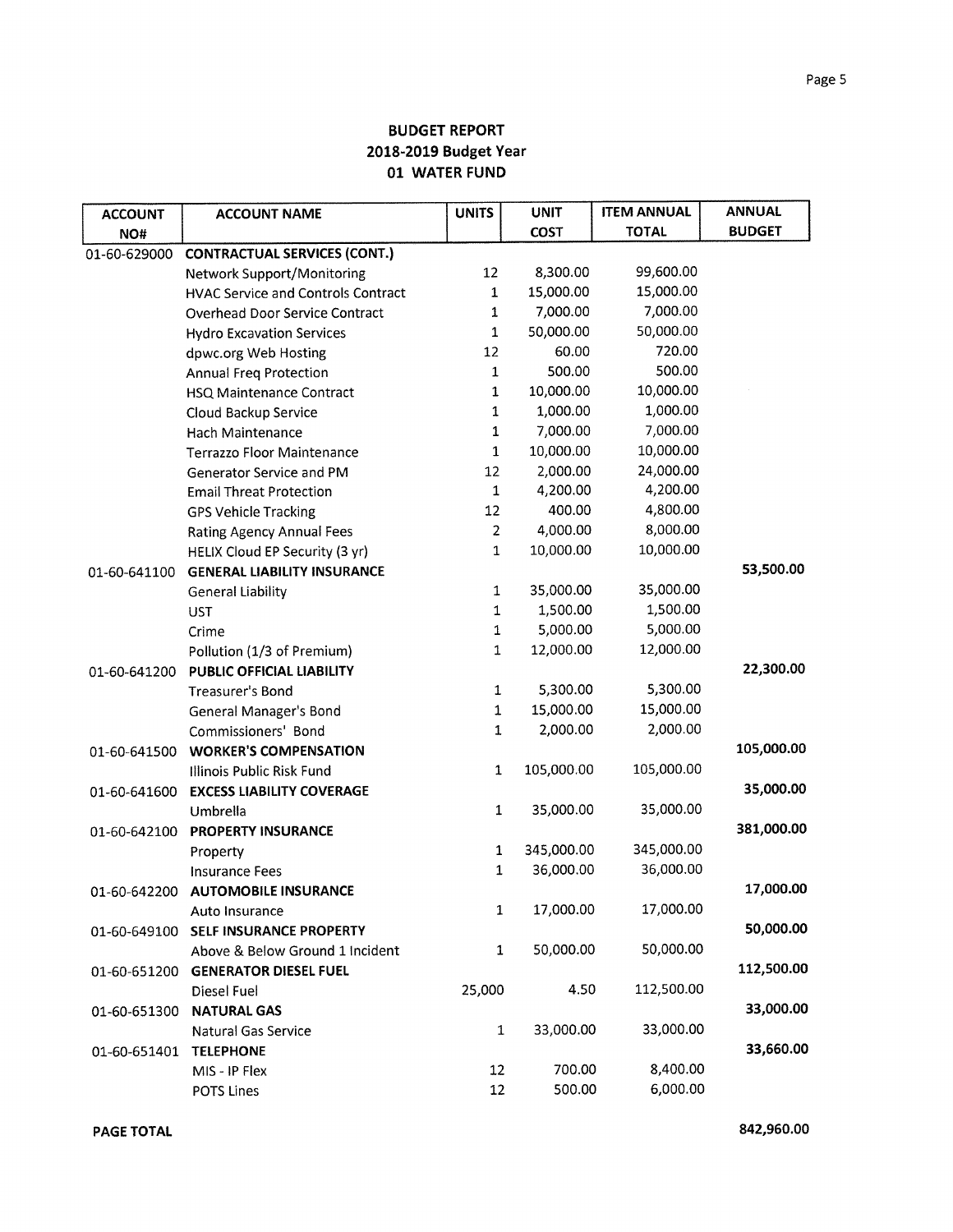| <b>ACCOUNT</b> | <b>ACCOUNT NAME</b>                     | <b>UNITS</b>   | <b>UNIT</b> | <b>ITEM ANNUAL</b> | <b>ANNUAL</b> |
|----------------|-----------------------------------------|----------------|-------------|--------------------|---------------|
| NO#            |                                         |                | <b>COST</b> | <b>TOTAL</b>       | <b>BUDGET</b> |
| 01-60-651401   | <b>TELEPHONE (CONT.)</b>                |                |             |                    |               |
|                | <b>ComCast Internet</b>                 | 12             | 360.00      | 4,320.00           |               |
|                | IP Flex Call Plan C                     | 12             | 225.00      | 2,700.00           |               |
|                | Ipad Internet Services                  | 12             | 750.00      | 9,000.00           |               |
|                | <b>GPS Correction Signal</b>            | $\mathbf{1}$   | 840.00      | 840.00             |               |
|                | U-Verse Internet                        | 12             | 200.00      | 2,400.00           |               |
| 01-60-651402   | <b>CELL PHONE &amp; CORR. TELEMETRY</b> |                |             |                    | 28,800.00     |
|                | Cellular Service                        | 12             | 2,000.00    | 24,000.00          |               |
|                | Cellular RTU Charge                     | 12             | 150.00      | 1,800.00           |               |
|                | Phones and supplies                     | 1              | 3,000.00    | 3,000.00           |               |
| 01-60-651403   | <b>RADIOS</b>                           |                |             |                    | 9,360.00      |
|                | STARCOM21                               | 12             | 780.00      | 9,360.00           |               |
| 01-60-651404   | <b>REPAIRS &amp; EQUIPMENT</b>          |                |             |                    | 4,000.00      |
|                | Cellular Repair                         | $\mathbf{1}$   | 1,000.00    | 1,000.00           |               |
|                | Vehicle Radio Removal/Replacement       | 1              | 800.00      | 800.00             |               |
|                | Radio Maintenance                       | 12             | 100.00      | 1,200.00           |               |
|                | 450 MHZ Radio Replacements              | $\overline{2}$ | 500.00      | 1,000.00           |               |
| 01-60-652100   | <b>OFFICE SUPPLIES</b>                  |                |             |                    | 29,120.00     |
|                | <b>General Office Supplies</b>          | 12             | 2,210.00    | 26,520.00          |               |
|                | Print supplies                          | 1              | 600.00      | 600.00             |               |
|                | <b>Check Stock</b>                      | 1              | 1,000.00    | 1,000.00           |               |
|                | Printer & Plotter Paper                 | 1              | 1,000.00    | 1,000.00           |               |
| 01-60-652200   | <b>BOOKS &amp; PUBLICATIONS</b>         |                |             |                    | 4,396.00      |
|                | <b>Blue Book Subscription</b>           | 1              | 1,650.00    | 1,650.00           |               |
|                | <b>Training References</b>              | $\overline{c}$ | 1,000.00    | 2,000.00           |               |
|                | <b>Standards &amp; References</b>       | 1              | 250.00      | 250.00             |               |
|                | Eng News Record                         | 1              | 90.00       | 90.00              |               |
|                | Best's Key Rating Guide                 | $\mathbf{1}$   | 165.00      | 165.00             |               |
|                | Rothstein OSHA Law                      | 1              | 116.00      | 116.00             |               |
|                | <b>GIS Books</b>                        | 1              | 125.00      | 125.00             |               |
| 01-60-653100   | <b>PRINTING- GENERAL</b>                |                |             |                    | 8,650.00      |
|                | Large Print Jobs                        | 1              | 750.00      | 750.00             |               |
|                | Photos                                  | $\mathbf{1}$   | 500.00      | 500.00             |               |
|                | Letterhead                              | 1              | 800.00      | 800.00             |               |
|                | Forms                                   | $\mathbf 1$    | 200.00      | 200.00             |               |
|                | <b>Business Cards</b>                   | 4              | 100.00      | 400.00             |               |
|                | <b>Construction Plan Printing</b>       | 1              | 2,000.00    | 2,000.00           |               |
|                | <b>Annual Reports</b>                   | 1              | 2,000.00    | 2,000.00           |               |
|                | Printing & Mounting                     | 1              | 2,000.00    | 2,000.00           |               |

 $\sim 10^{11}$  km

 $\hat{\boldsymbol{\epsilon}}$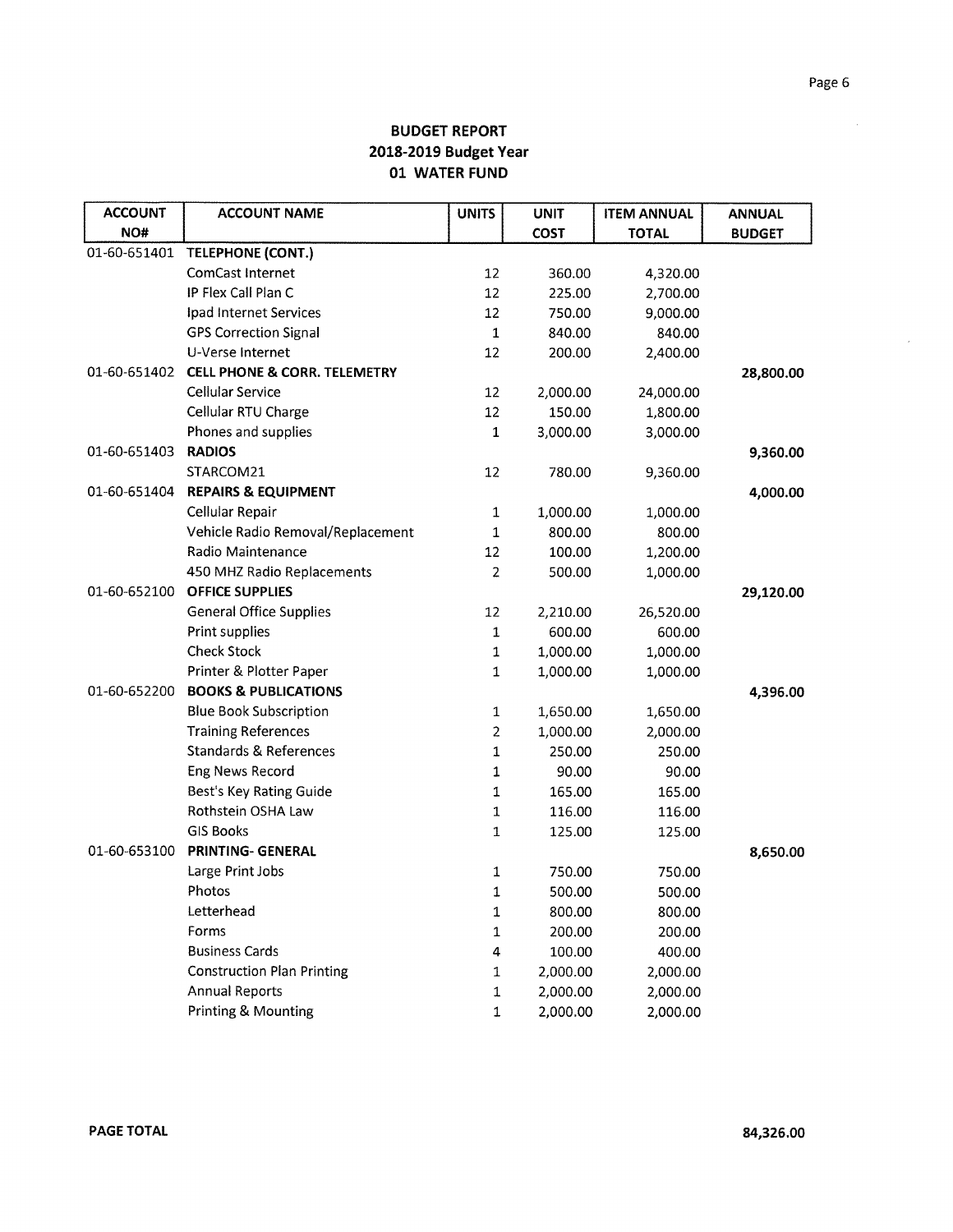| <b>ACCOUNT</b> | <b>ACCOUNT NAME</b>                           | <b>UNITS</b>   | <b>UNIT</b> | <b>ITEM ANNUAL</b> | <b>ANNUAL</b> |
|----------------|-----------------------------------------------|----------------|-------------|--------------------|---------------|
| NO#            |                                               |                | <b>COST</b> | <b>TOTAL</b>       | <b>BUDGET</b> |
| 01-60-653200   | <b>POSTAGE &amp; DELIVERY</b>                 |                |             |                    | 6,600.00      |
|                | <b>US Postal Service</b>                      | 12             | 200.00      | 2,400.00           |               |
|                | Overnight Service Board                       | 12             | 100.00      | 1,200.00           |               |
|                | Overnight Delivery Misc                       | 10             | 300.00      | 3,000.00           |               |
| 01-60-654000   | <b>PROFESSIONAL DUES</b>                      |                |             |                    | 22,605.00     |
|                | NACE Dues (2 yrs)                             | 4              | 250.00      | 1,000.00           |               |
|                | Operators License                             | 12             | 40.00       | 480.00             |               |
|                | <b>ISA Membership Dues</b>                    | $\overline{2}$ | 250.00      | 500.00             |               |
|                | <b>GFOA Dues</b>                              | $\mathbf 1$    | 250.00      | 250.00             |               |
|                | IL GFOA Dues                                  | 1              | 500.00      | 500.00             |               |
|                | <b>AWWA &amp; AMWA Commission Dues</b>        | 1              | 13,500.00   | 13,500.00          |               |
|                | AWWA Research Fund                            | $\mathbf 1$    | 2,500.00    | 2,500.00           |               |
|                | Mid Central Water Works                       | $\overline{2}$ | 125.00      | 250.00             |               |
|                | ILGISA Membership Dues                        | $\mathbf{1}$   | 100.00      | 100.00             |               |
|                | Alliance for Water Efficiency                 | $\mathbf 1$    | 3,200.00    | 3,200.00           |               |
|                | Membership IFMA                               | $\mathbf{1}$   | 325.00      | 325.00             |               |
| 01-60-655000   | REPAIRS & MAINT- OFFICE EQUIP                 |                |             |                    | 13,620.00     |
|                | <b>Copier Maint</b>                           | 12             | 500.00      | 6,000.00           |               |
|                | Copier Usage                                  | 12             | 350.00      | 4,200.00           |               |
|                | Postage Meter Rental                          | 4              | 630.00      | 2,520.00           |               |
|                | Postage Meter Repairs                         | $\mathbf{1}$   | 900.00      | 900.00             |               |
| 01-60-656000   | <b>REPAIRS &amp; MAINT- BLDGS &amp; GRNDS</b> |                |             |                    | 219,000.00    |
|                | <b>Custodial Supplies</b>                     | 12             | 800.00      | 9,600.00           |               |
|                | <b>Fire Alarm Monitor Service</b>             | $\mathbf 1$    | 1,500.00    | 1,500.00           |               |
|                | Police & Fire Protection                      | $\mathbf 1$    | 61,000.00   | 61,000.00          |               |
|                | City Elevator Inspection                      | $\overline{2}$ | 500.00      | 1,000.00           |               |
|                | <b>Building Supplies</b>                      | 12             | 1,500.00    | 18,000.00          |               |
|                | <b>HVAC Systems &amp; Modifications</b>       | $\mathbf 1$    | 10,000.00   | 10,000.00          |               |
|                | Rock Salt & Icemelt                           | $\mathbf 1$    | 11,000.00   | 11,000.00          |               |
|                | Fire Ext Recharge                             | $\mathbf{1}$   | 2,000.00    | 2,000.00           |               |
|                | Quick Response Electrical Work                | ${\bf 1}$      | 40,000.00   | 40,000.00          |               |
|                | <b>Security Syst Maintenance</b>              | $\mathbf 1$    | 17,000.00   | 17,000.00          |               |
|                | Forklift Truck Repair                         | $\overline{2}$ | 1,200.00    | 2,400.00           |               |
|                | <b>Elevator Repairs</b>                       | $\overline{c}$ | 2,500.00    | 5,000.00           |               |
|                | <b>Underground Storage Testing</b>            | $\mathbf 1$    | 2,500.00    | 2,500.00           |               |
|                | <b>Battery Repair &amp; Service</b>           | 4              | 1,500.00    | 6,000.00           |               |
|                | <b>Generator Repairs</b>                      | 1              | 10,000.00   | 10,000.00          |               |
|                | Generator UPS Replacement                     | 1              | 5,000.00    | 5,000.00           |               |

 $\overline{\phantom{a}}$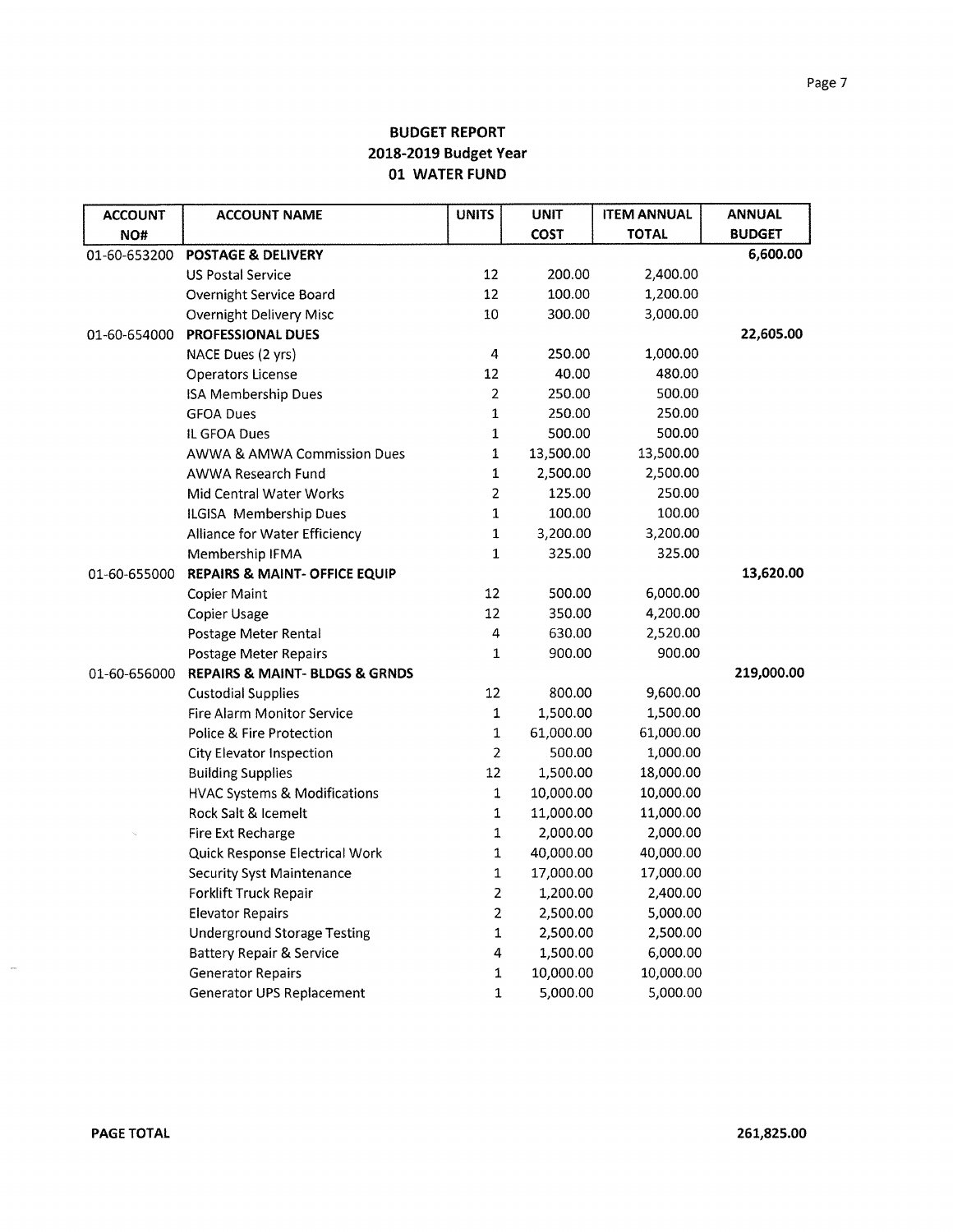| <b>ACCOUNT</b> | <b>ACCOUNT NAME</b>                    | <b>UNITS</b> | <b>UNIT</b>    | <b>ITEM ANNUAL</b> | <b>ANNUAL</b>  |
|----------------|----------------------------------------|--------------|----------------|--------------------|----------------|
| NO#            |                                        |              | <b>COST</b>    | <b>TOTAL</b>       | <b>BUDGET</b>  |
| 01-60-656000   | REPAIRS & MAINT- BLDGS & GRNDS (CONT.) |              |                |                    |                |
|                | <b>Aerial Lift Service</b>             | $\mathbf{1}$ | 2,000.00       | 2,000.00           |                |
|                | Chillers                               | $\mathbf{1}$ | 10,000.00      | 10,000.00          |                |
|                | Crane Inspections & Repairs            | $\mathbf 1$  | 5,000.00       | 5,000.00           |                |
| 01-60-658000   | <b>COMPUTER SOFTWARE</b>               |              |                |                    | 27,300.00      |
|                | <b>Network Upgrades</b>                | $\mathbf{1}$ | 20,000.00      | 20,000.00          |                |
|                | Misc. GIS software                     | $\mathbf{1}$ | 300.00         | 300.00             |                |
|                | Document Management System             | $\mathbf{1}$ | 2,000.00       | 2,000.00           |                |
|                | Misc Software Programs                 | $\mathbf{1}$ | 5,000.00       | 5,000.00           |                |
| 01-60-659000   | <b>COMPUTER/SOFTWARE MAINTENANCE</b>   |              |                |                    | 103,900.00     |
|                | <b>ESRI Software Maint.</b>            | $\mathbf 1$  | 10,100.00      | 10,100.00          |                |
|                | Infor 7i Software Maint                | $\mathbf 1$  | 47,250.00      | 47,250.00          |                |
|                | Incode Software                        | $\mathbf{1}$ | 15,000.00      | 15,000.00          |                |
|                | <b>AUTOCAD License</b>                 | 1            | 1,200.00       | 1,200.00           |                |
|                | Maplogic Layout Manager                | 1            | 250.00         | 250.00             |                |
|                | Google SketchUp Pro                    | 1            | 200.00         | 200.00             |                |
|                | Google Earth Pro                       | 1            | 400.00         | 400.00             |                |
|                | Document Management Maint.             | 1            | 2,000.00       | 2,000.00           |                |
|                | Misc Hardware and Repairs              | $\mathbf 1$  | 4,000.00       | 4,000.00           |                |
|                | Software License Renewals              | 1            | 12,000.00      | 12,000.00          |                |
|                | HP Maintenance Agreement               | 1            | 1,500.00       | 1,500.00           |                |
|                | Office 365 Government                  | $\mathbf{1}$ | 10,000.00      | 10,000.00          |                |
| 01-60-659100   | OTHER ADMINISTRATIVE EXPENSE           |              |                |                    | 13,900.00      |
|                | <b>Misc Meeting Expenses</b>           | 1            | 3,000.00       | 3,000.00           |                |
|                | <b>Retirement Plaques</b>              | 3            | 200.00         | 600.00             |                |
|                | <b>Scanning Service</b>                | 1            | 4,000.00       | 4,000.00           |                |
|                | HR Plus Background Checks              | 6            | 1,000.00       | 6,000.00           |                |
|                | <b>Notary Public Renewals</b>          | 3            | 100.00         | 300.00             |                |
| 01-60-661101   | <b>WATER BILLING</b>                   |              |                |                    | 101,120,000.00 |
|                | Water Purchase (May-April) \$3.95      |              | 25,600,000     | 101,120,000.00     |                |
| 01-60-661102   | <b>ELECTRICITY</b>                     |              |                |                    | 1,300,000.00   |
|                | <b>LPS Electrical Charges</b>          |              | 1 1,300,000.00 | 1,300,000.00       |                |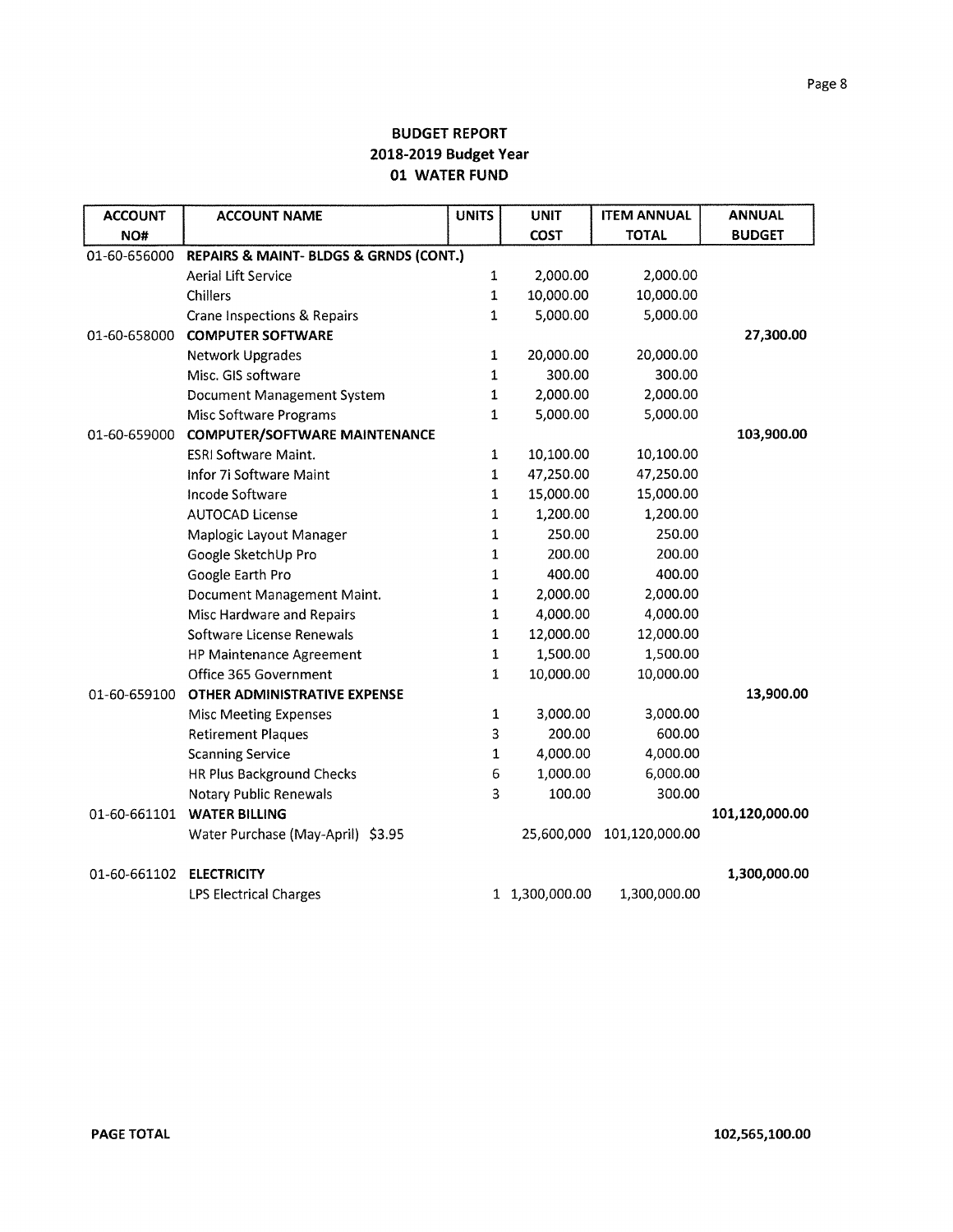| <b>ACCOUNT</b> | <b>ACCOUNT NAME</b>                 | <b>UNITS</b>   | <b>UNIT</b>    | <b>ITEM ANNUAL</b> | <b>ANNUAL</b> |
|----------------|-------------------------------------|----------------|----------------|--------------------|---------------|
| NO#            |                                     |                | COST           | <b>TOTAL</b>       | <b>BUDGET</b> |
| 01-60-661103   | <b>OPERATIONS &amp; MAINTENANCE</b> |                |                |                    | 780,000.00    |
|                | LPS 50% O&M Charges                 | 12             | 65,000.00      | 780,000.00         |               |
| 01-60-661104   | <b>MAJOR MAINTENANCE</b>            |                |                |                    | 150,000.00    |
|                | <b>HVAC Upgrade</b>                 | $\mathbf 1$    | 100,000.00     | 100,000.00         |               |
|                | <b>Generator Maintenance</b>        | $\mathbf 1$    | 50,000.00      | 50,000.00          |               |
| 01-60-661105   | <b>MAJOR MAINTENANCE BILLED</b>     |                |                |                    | 0.00          |
| 01-60-661200   | <b>ELECTRIC- DUPAGE</b>             |                |                |                    | 0.00          |
| 01-60-661201   | <b>PUMP STATION</b>                 |                |                |                    | 1,800,000.00  |
|                | <b>DPS Electrical Charges</b>       |                | 1 1,800,000.00 | 1,800,000.00       |               |
| 01-60-661202   | METER STATION, ROV, TANK SITE       |                |                |                    | 147,000.00    |
|                | <b>COMED Accts</b>                  | $\mathbf{1}$   | 136,000.00     | 136,000.00         |               |
|                | Naper Accts                         | $\mathbf 1$    | 11,000.00      | 11,000.00          |               |
| 01-60-661300   | <b>WATER CHEMICALS</b>              |                |                |                    | 26,700.00     |
|                | Sodium Hypochorite                  | 6              | 3,750.00       | 22,500.00          |               |
|                | De-Chlor Chemicals                  | 6              | 700.00         | 4,200.00           |               |
| 01-60-661400   | <b>WATER TESTING</b>                |                |                |                    | 24,750.00     |
|                | Analyzers, Supplies & Equipment     | $\mathbf{1}$   | 18,000.00      | 18,000.00          |               |
|                | <b>IEPA Lab Testing Program</b>     | $\mathbf{1}$   | 2,750.00       | 2,750.00           |               |
|                | Suburban Lab (Misc)                 | 1              | 4,000.00       | 4,000.00           |               |
| 01-60-661403   | <b>WATER TESTING - COR CONTROL</b>  |                |                |                    | 0.00          |
| 01-60-662000   | PUMP STATION - OPERATING            |                |                |                    |               |
| 01-60-662100   | <b>PUMPING SERVICES</b>             |                |                |                    | 187,800.00    |
|                | Highlift Pump Repair                | 1              | 80,000.00      | 80,000.00          |               |
|                | Small Tools / Equipment             | 12             | 600.00         | 7,200.00           |               |
|                | <b>Electrical Switchgear</b>        | 1              | 5,000.00       | 5,000.00           |               |
|                | Valves & Actuators                  | 12             | 300.00         | 3,600.00           |               |
|                | <b>Compressor Repair</b>            | 3              | 1,500.00       | 4,500.00           |               |
|                | <b>Electrical Supplies</b>          | 12             | 450.00         | 5,400.00           |               |
|                | Pumps Footing/Sump                  | 12             | 400.00         | 4,800.00           |               |
|                | Oil/Lubricants                      | 12             | 300.00         | 3,600.00           |               |
|                | Chlorine Feed Sys Repair            | $\overline{2}$ | 2,500.00       | 5,000.00           |               |
|                | <b>Backflow Preventor Service</b>   | 1              | 5,000.00       | 5,000.00           |               |
|                | <b>Thermoscaning Service</b>        | 1              | 3,500.00       | 3,500.00           |               |
|                | Spare Motors                        | 12             | 200.00         | 2,400.00           |               |
|                | Compressed gases                    | 12             | 75.00          | 900.00             |               |
|                | Waste Oil Disposal                  | $\overline{2}$ | 250.00         | 500.00             |               |
|                | <b>Pump Vibration Testing</b>       | $\mathbf 1$    | 5,000.00       | 5,000.00           |               |
|                | <b>Breaker Maintenance</b>          | 1              | 30,000.00      | 30,000.00          |               |
|                | <b>Relay Calibration</b>            | 1              | 10,000.00      | 10,000.00          |               |
|                | <b>Mechanical Seals</b>             | 1              | 5,000.00       | 5,000.00           |               |
|                | Multilin Replacement                | 4              | 1,600.00       | 6,400.00           |               |

 $\epsilon$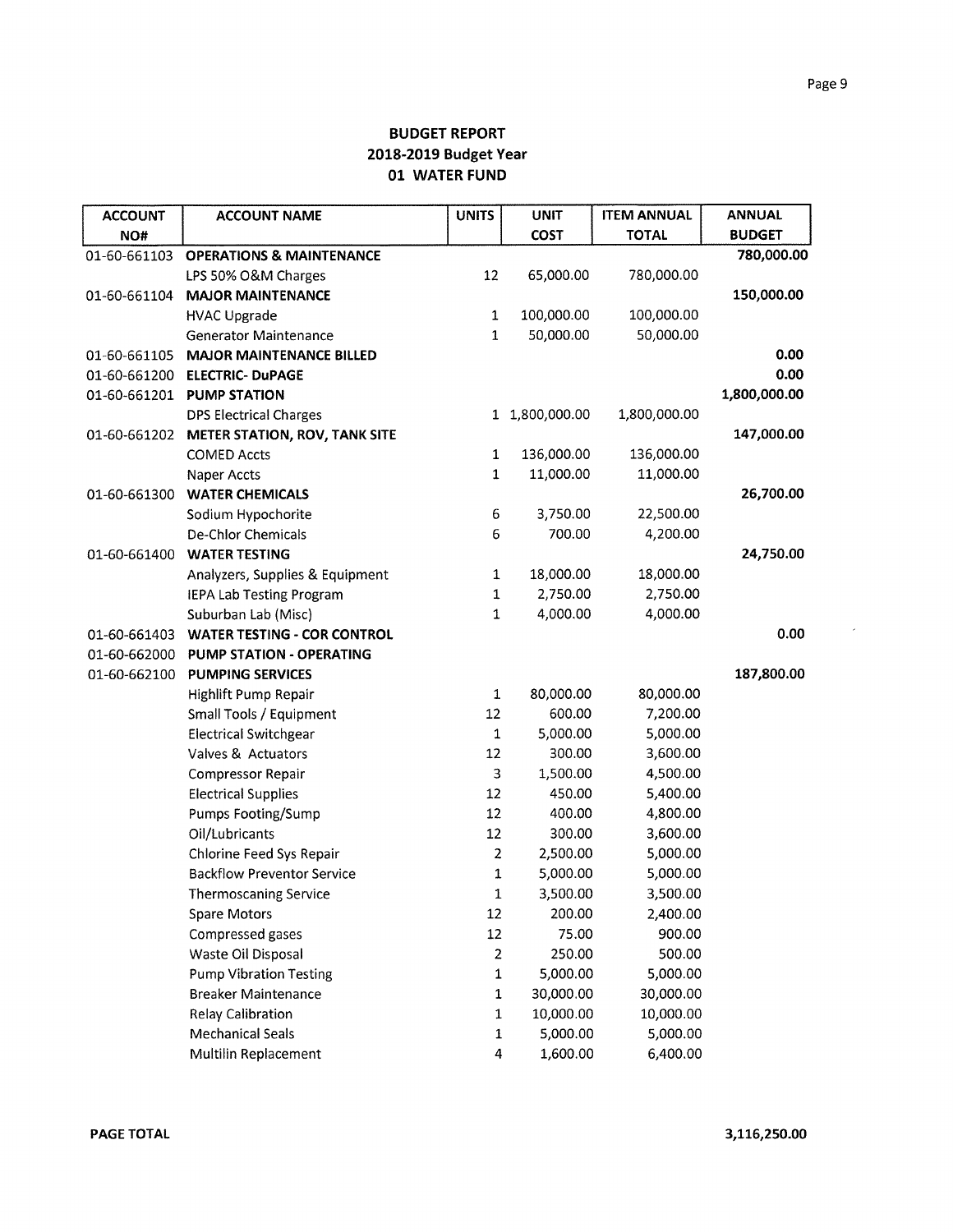| <b>ACCOUNT</b> | <b>ACCOUNT NAME</b>                | <b>UNITS</b> | <b>UNIT</b> | <b>ITEM ANNUAL</b> | <b>ANNUAL</b> |
|----------------|------------------------------------|--------------|-------------|--------------------|---------------|
| NO#            |                                    |              | <b>COST</b> | <b>TOTAL</b>       | <b>BUDGET</b> |
| 01-60-662300   | <b>METER TESTING &amp; REPAIRS</b> |              |             |                    | 18,300.00     |
|                | <b>Test Bench Repairs</b>          | 1            | 8,000.00    | 8,000.00           |               |
|                | <b>Meter Parts</b>                 | 1            | 5,000.00    | 5,000.00           |               |
|                | <b>Annual Scale Calibration</b>    | 1            | 2,800.00    | 2,800.00           |               |
|                | <b>Compound Meter Testing</b>      | $\mathbf 1$  | 500.00      | 500.00             |               |
|                | <b>PLC Repairs and Maintenance</b> | $\mathbf{1}$ | 2,000.00    | 2,000.00           |               |
| 01-60-662400   | <b>SCADA / INSTRUMENTATION</b>     |              |             |                    | 53,700.00     |
|                | <b>SCADA Antenna Maintenance</b>   | $\mathbf{1}$ | 2,500.00    | 2,500.00           |               |
|                | <b>Backup Telemetry Repairs</b>    | $\mathbf 1$  | 1,000.00    | 1,000.00           |               |
|                | Instrumentation                    | $\mathbf{1}$ | 16,000.00   | 16,000.00          |               |
|                | Repair Circuit Boards              | 1            | 3,000.00    | 3,000.00           |               |
|                | Annual Test Equipment Cal          | $\mathbf 1$  | 4,000.00    | 4,000.00           |               |
|                | <b>SCADA Radio Repairs</b>         | $\mathbf{1}$ | 2,000.00    | 2,000.00           |               |
|                | Scada Backhaul                     | 12           | 2,100.00    | 25,200.00          |               |
| 01-60-662500   | <b>EQUIPMENT RENTAL</b>            |              |             |                    | 11,700.00     |
|                | Tools & Equipment                  | 1            | 5,000.00    | 5,000.00           |               |
|                | Manlift & Misc Tools               | 1            | 1,000.00    | 1,000.00           |               |
|                | <b>Traffic Lane Closure Setup</b>  | 6            | 950.00      | 5,700.00           |               |
| 01-60-662600   | <b>UNIFORMS</b>                    |              |             |                    | 22,000.00     |
|                | <b>Uniform Replacements</b>        | $\mathbf{1}$ | 15,000.00   | 15,000.00          |               |
|                | Work Boot                          | 1            | 7,000.00    | 7,000.00           |               |
| 01-60-662700   | <b>SAFETY</b>                      |              |             |                    | 189,870.00    |
|                | <b>Contract Training</b>           | $\mathbf{1}$ | 48,170.00   | 48,170.00          |               |
|                | Equipment/Supplies                 | $\mathbf{1}$ | 7,000.00    | 7,000.00           |               |
|                | <b>Consultant Services</b>         | $\mathbf{1}$ | 120,000.00  | 120,000.00         |               |
|                | <b>NSC Dues and Subscriptions</b>  | 1            | 2,900.00    | 2,900.00           |               |
|                | <b>Professional Development</b>    | 1            | 5,600.00    | 5,600.00           |               |
|                | In-House Training Material         | 1            | 2,000.00    | 2,000.00           |               |
|                | Safety & First Aid                 | 12           | 350.00      | 4,200.00           |               |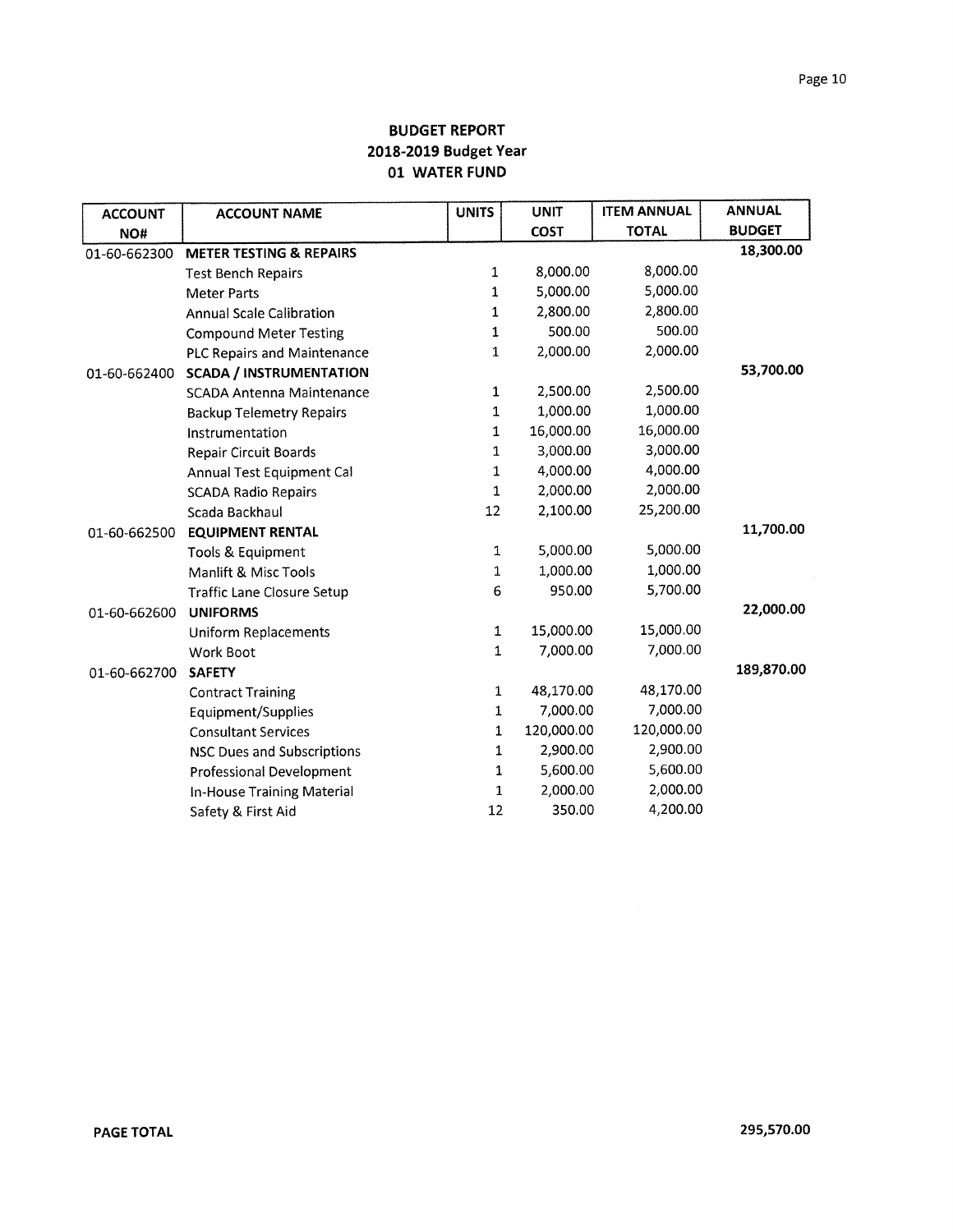| <b>ACCOUNT</b> | <b>ACCOUNT NAME</b>                  | <b>UNITS</b>   | <b>UNIT</b> | <b>ITEM ANNUAL</b> | <b>ANNUAL</b> |
|----------------|--------------------------------------|----------------|-------------|--------------------|---------------|
| NO#            |                                      |                | <b>COST</b> | <b>TOTAL</b>       | <b>BUDGET</b> |
| 01-60-663100   | <b>PIPELINE REPAIRS</b>              |                |             |                    | 475,000.00    |
|                | Major Pipe Repair                    | $\mathbf{1}$   | 325,000.00  | 325,000.00         |               |
|                | Manhole Repairs and Adjustments      | 1              | 100,000.00  | 100,000.00         |               |
|                | Valves Repair                        | $\mathbf{1}$   | 50,000.00   | 50,000.00          |               |
| 10-60-663200   | <b>COR TESTING &amp; MITIGATION</b>  |                |             |                    | 7,500.00      |
|                | <b>Misc COR Testing</b>              | $\mathbf{1}$   | 7,500.00    | 7,500.00           |               |
| 01-60-663300   | REMOTE FACILITIES MAINTENANCE        |                |             |                    | 119,600.00    |
|                | <b>Fencing Repairs</b>               | $\mathbf 1$    | 1,000.00    | 1,000.00           |               |
|                | Quick Response Electrical Work       | $\mathbf{1}$   | 50,000.00   | 50,000.00          |               |
|                | <b>Minor Facility Repairs</b>        | $\mathbf 1$    | 10,000.00   | 10,000.00          |               |
|                | <b>Repair Parts</b>                  | 12             | 3,300.00    | 39,600.00          |               |
|                | Landscaping Maintenance /Tanksites   | $\mathbf 1$    | 5,000.00    | 5,000.00           |               |
|                | <b>Tool Replacement</b>              | $\mathbf 1$    | 1,000.00    | 1,000.00           |               |
|                | <b>Hoist Inspections</b>             | 1              | 9,000.00    | 9,000.00           |               |
|                | CP System Maintenance                | 1              | 4,000.00    | 4,000.00           |               |
| 01-60-663400   | PLAN REVIEW- PIPELINE CONFLICT       |                |             |                    | 91,500.00     |
|                | <b>JULIE Notification</b>            | 4              | 19,000.00   | 76,000.00          |               |
|                | Paint for JULIE Locating             | 1              | 3,000.00    | 3,000.00           |               |
|                | Locating Transmitter/Receiver        | $\overline{2}$ | 5,500.00    | 11,000.00          |               |
|                | <b>Locating Flags</b>                | 1              | 1,500.00    | 1,500.00           |               |
| 01-60-663500   | PIPELINE EQUIPMENT RENTAL            |                |             |                    | 0.00          |
| 01-60-663700   | <b>PIPELINE SUPPLIES</b>             |                |             |                    | 54,250.00     |
|                | Pipe and Fittings                    | 1              | 20,000.00   | 20,000.00          |               |
|                | Misc. Supplies                       | $\mathbf{1}$   | 34,250.00   | 34,250.00          |               |
| 01-60-664000   | MACHINERY & EQUIPMENT NON-CAP        |                |             |                    | 58,850.00     |
|                | <b>Utility Vehicle Tools</b>         | 1              | 3,900.00    | 3,900.00           |               |
|                | <b>Traffic Barricade Batteries</b>   | 1              | 250.00      | 250.00             |               |
|                | Office Upgrades / Furniture          | 1              | 50,000.00   | 50,000.00          |               |
|                | Desks                                | $\overline{2}$ | 1,500.00    | 3,000.00           |               |
|                | Misc Pipeline Equipment Repairs      | $\mathbf 1$    | 1,700.00    | 1,700.00           |               |
| 01-60-664100   | <b>REPAIRS &amp; MAINT- VEHICLES</b> |                |             |                    | 39,500.00     |
|                | Vehicle Maintenance                  | 12             | 3,000.00    | 36,000.00          |               |
|                | Oil Changes                          | $\mathbf{1}$   | 3,500.00    | 3,500.00           |               |
| 01-60-664200   | <b>FUEL-VEHICLES</b>                 |                |             |                    | 37,200.00     |
|                | <b>Bulk Fuel Purchase</b>            | 24             | 1550.00     | 37,200.00          |               |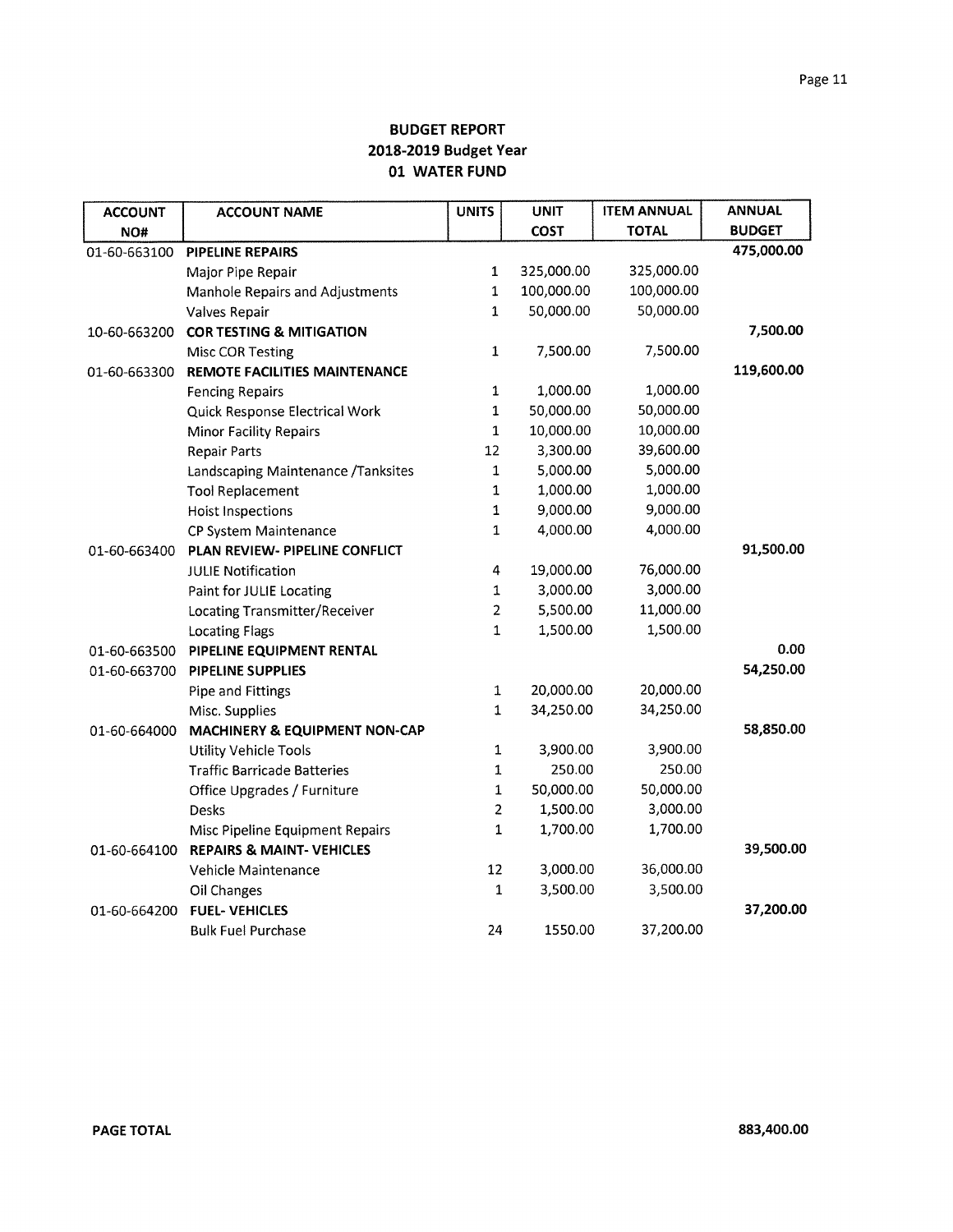| <b>ACCOUNT</b> | <b>ACCOUNT NAME</b>                  | <b>UNITS</b> | <b>UNIT</b> | <b>ITEM ANNUAL</b> | <b>ANNUAL</b> |
|----------------|--------------------------------------|--------------|-------------|--------------------|---------------|
| NO#            |                                      |              | COST        | <b>TOTAL</b>       | <b>BUDGET</b> |
| 01-60-664300   | <b>LICENSES- VEHICLES</b>            |              |             |                    | 2,150.00      |
|                | City of Elmhurst                     | $\mathbf 1$  | 2,000.00    | 2,000.00           |               |
|                | State of IL                          | 1            | 150.00      | 150.00             |               |
| 01-60-672100   | <b>BOND INTEREST- GO BONDS</b>       |              |             |                    | 0.00          |
| 01-60-672200   | <b>BOND INTEREST- REV BONDS</b>      |              |             |                    |               |
|                | 2013 Bond Int Pmts                   | 1            |             |                    |               |
|                | 2013 Premium Amortization            | 1            |             |                    |               |
| 01-60-672300   | <b>NOTE INTEREST - DEBT CERT.</b>    |              |             |                    | 0.00          |
| 01-60-672400   | <b>CAPITAL LEASE INTEREST</b>        |              |             |                    | 0.00          |
|                | Copier Lease Interest                | 1            |             |                    |               |
| 01-60-681000   | <b>LEASES</b>                        |              |             |                    | 1,000.00      |
|                | <b>ISTHA Pipe Crossings</b>          | $\mathbf{1}$ | 500.00      | 500.00             |               |
|                | <b>ISTHA SCADA Antenna Use</b>       | 1            | 500.00      | 500.00             |               |
| 01-60-682000   | <b>PERMITS &amp; FEES</b>            |              |             |                    | 14,450.00     |
|                | Cook County Maywood Easemt           | 1            | 3,500.00    | 3,500.00           |               |
|                | <b>IEPA APC Annual Fee</b>           | $\mathbf 1$  | 2,500.00    | 2,500.00           |               |
|                | LPS Title Transfer Insur.            | $\mathbf 1$  | 1,500.00    | 1,500.00           |               |
|                | LPS Title Transfer Insur.            | 17           | 250.00      | 4,250.00           |               |
|                | <b>Highway Permits</b>               | 5            | 100.00      | 500.00             |               |
|                | <b>DPCH Permit Fees</b>              | $\mathbf{1}$ | 2,200.00    | 2,200.00           |               |
| 01-60-683000   | <b>EASEMENTS</b>                     |              |             |                    | 0.00          |
| 01-60-685100   | <b>COMPUTERS</b>                     |              |             |                    | 36,600.00     |
|                | <b>Replacement Computers</b>         | 8            | 1,000.00    | 8,000.00           |               |
|                | <b>Replacement Laptops</b>           | 3            | 1,200.00    | 3,600.00           |               |
|                | Network Hardware                     | $\mathbf 1$  | 10,000.00   | 10,000.00          |               |
|                | <b>Tablet Devices</b>                | 12           | 1,000.00    | 12,000.00          |               |
|                | Scanners                             | 5            | 600.00      | 3,000.00           |               |
| 01-60-685200   | OFFICE FURNITURE & EQUIPMT           |              |             |                    | 0.00          |
| 01-60-685600   | <b>MACHINERY &amp; EQUIPMENT</b>     |              |             |                    | 90,000.00     |
|                | Meter Shop PLC Upgrade               | $\mathbf 1$  | 55,000.00   | 55,000.00          |               |
|                | <b>Ground Penetrating Radar</b>      | $\mathbf{1}$ | 35,000.00   | 35,000.00          |               |
| 01-60-685800   | <b>CAPITALIZED EQUIP PURCHASES</b>   |              |             |                    | (90,000.00)   |
| 01-60-686000   | <b>VEHICLES</b>                      |              |             |                    | 110,000.00    |
|                | <b>Ford F350</b>                     | 1            | 60,000.00   | 60,000.00          |               |
|                | Ford F250                            | 1            | 50,000.00   | 50,000.00          |               |
| 01-60-686800   | <b>CAPITALIZED VEHICLE PURCHASES</b> |              |             |                    | (110,000.00)  |
| 01-60-688000   | <b>CAPITALIZED FIXED ASSETS</b>      |              |             |                    | 0.00          |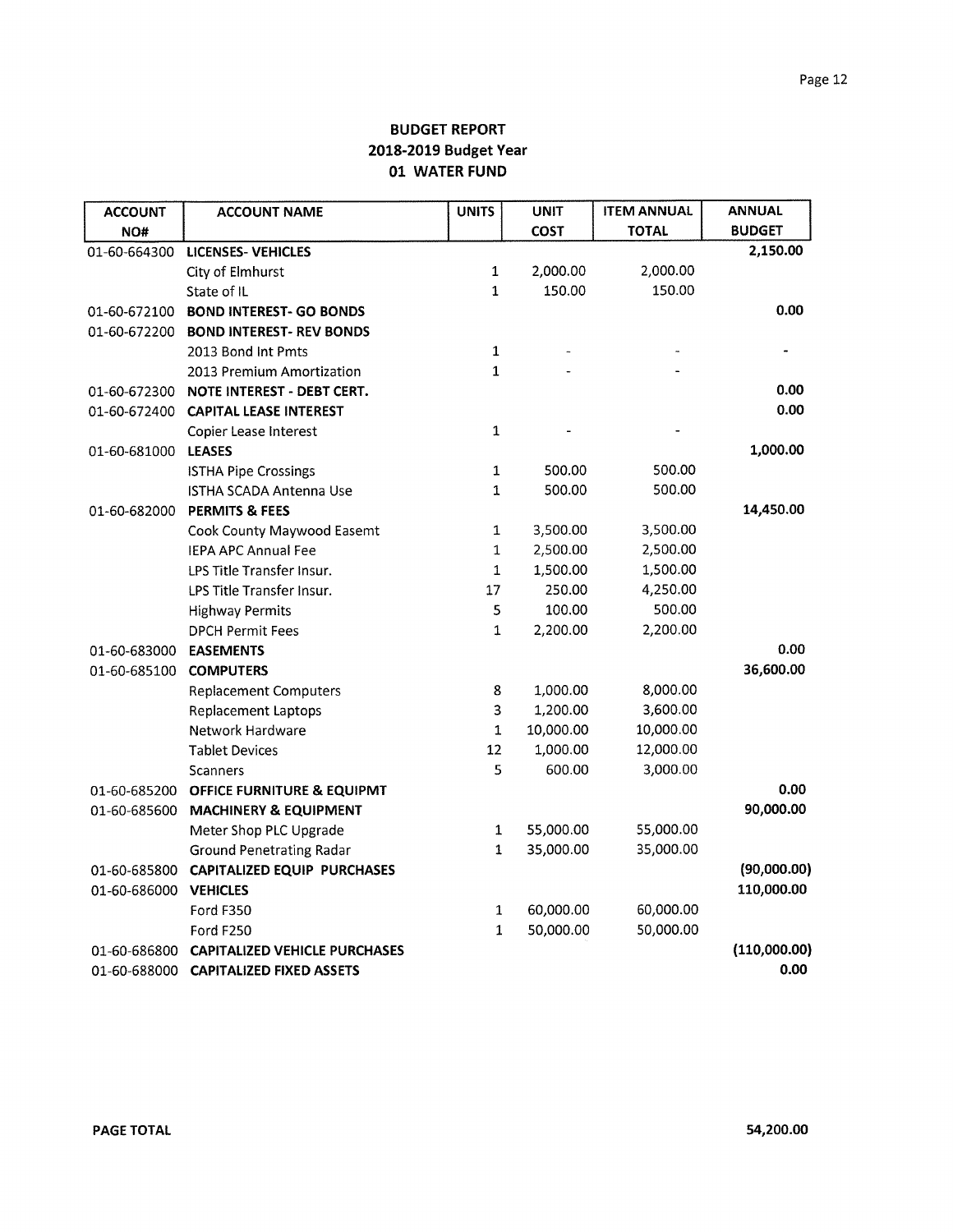| <b>ACCOUNT</b> | <b>ACCOUNT NAME</b>               | <b>UNITS</b> | <b>UNIT</b> | <b>ITEM ANNUAL</b> | <b>ANNUAL</b> |
|----------------|-----------------------------------|--------------|-------------|--------------------|---------------|
| NO#            |                                   |              | <b>COST</b> | <b>TOTAL</b>       | <b>BUDGET</b> |
| 01-60-692000   | <b>DEPRECIATION- TRANS MAINS</b>  |              |             |                    | 4,649,000.00  |
|                | DEPRECIATION FY2017/18            |              |             | 4,649,000.00       |               |
| 01-60-693000   | <b>DEPRECIATION- BUILDINGS</b>    |              |             |                    | 2,855,000.00  |
|                | DEPRECIATION FY2017/18            |              |             | 2,855,000.00       |               |
| 01-60-694000   | DEPRECIATION-PUMPING EQUIPMENT    |              |             |                    | 1,744,000.00  |
|                | DEPRECIATION FY2017/18            |              |             | 1.744.000.00       |               |
| 01-60-695200   | DEPRECIATION- OFFICE FURN & EQUIP |              |             |                    | 99,000.00     |
|                | DEPRECIATION FY2017/18            |              |             | 99,000.00          |               |
| 01-60-696000   | <b>DEPRECIATION- VEHICLES</b>     |              |             |                    | 71,000.00     |
|                | DEPRECIATION FY2017/18            |              |             | 71,000.00          |               |